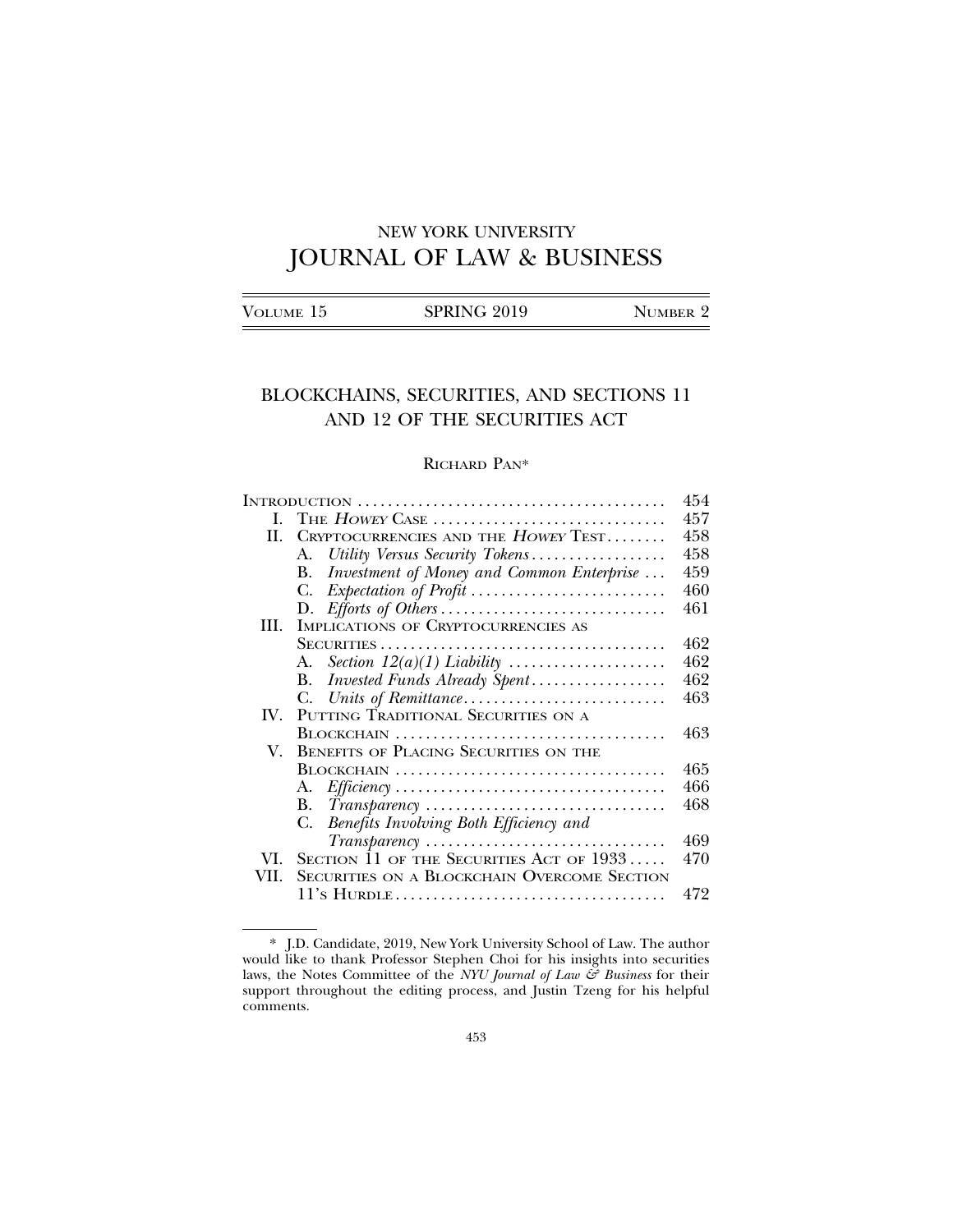## VIII. IMPLICATIONS OF INCREASED SECTION 11

| A. Increased Frequency of Section 11 Claims  472                                                     |  |
|------------------------------------------------------------------------------------------------------|--|
|                                                                                                      |  |
| CONCLUSION $\ldots \ldots \ldots \ldots \ldots \ldots \ldots \ldots \ldots \ldots \ldots \ldots$ 476 |  |

#### **INTRODUCTION**

Although the earliest notions of distributed ledgers and blockchains were first proposed in the 1990s, Satoshi Nakamoto's 2008 whitepaper on Bitcoins marked a tipping point for these technologies; eventually, they would reach the forefront of modern discourse.<sup>1</sup> While the cryptocurrency's creator may have hoped to circumvent traditional financial systems with his product, the concept of storing data on an instantly verifiable, decentralized system has immense implications for the regulation of our financial markets.

Governments, courts, and companies have all noted the potential for blockchains and distributed ledgers to help solve many of the problems we face today in ensuring the integrity and security of our markets, but also the inherent risks associated with blindly embracing new and often misunderstood concepts. Legislators have created laws attempting to classify cryptocurrencies as distinct asset classes to provide better guidance for market participants,<sup>2</sup> various federal agencies have vied for jurisdiction over a blockchain's corresponding tokens,<sup>3</sup> judges have noted in their opinions the need for distributed ledgers to assist them in resolving disputes,<sup>4</sup> and companies have implemented this technology to support their financing and operational needs.5

<sup>1.</sup> *See* Stuart Haber & W. Scott Stornetta, *How to Time-Stamp a Digital Document*, 3 J. CRYPTOLOGY 99 (1991); SATOSHI NAKAMOTO, BITCOIN: A PEER-TO-PEER ELECTRONIC CASH SYSTEM, BITCOIN, https://bitcoin.org/bitcoin.pdf (last visited Feb. 19, 2019).

<sup>2.</sup> H.B. 70, 64 Leg. (Wyo. 2018).

<sup>3.</sup> *See* Commodity Futures Trading Comm'n v. McDonnell, 287 F. Supp. 3d 213 (E.D.N.Y. 2018); Press Release, Sec. & Exch. Comm'n, Company Halts ICO after SEC Raises Registration Concerns (Dec. 11, 2017).

<sup>4.</sup> *In re* Dole Food Co., No. 8703-VCL, 2015 WL 5052214 (Del. Ch. 2015).

<sup>5.</sup> *See, e.g.*, Michael del Castillo, *Overstock Raises \$10.9 Million in First Blockchain Stock Issuance*, COINDESK (Dec. 16, 2016, 09:54 PM), https://www .coindesk.com/overstock-first-blockchain-stock-issuance/.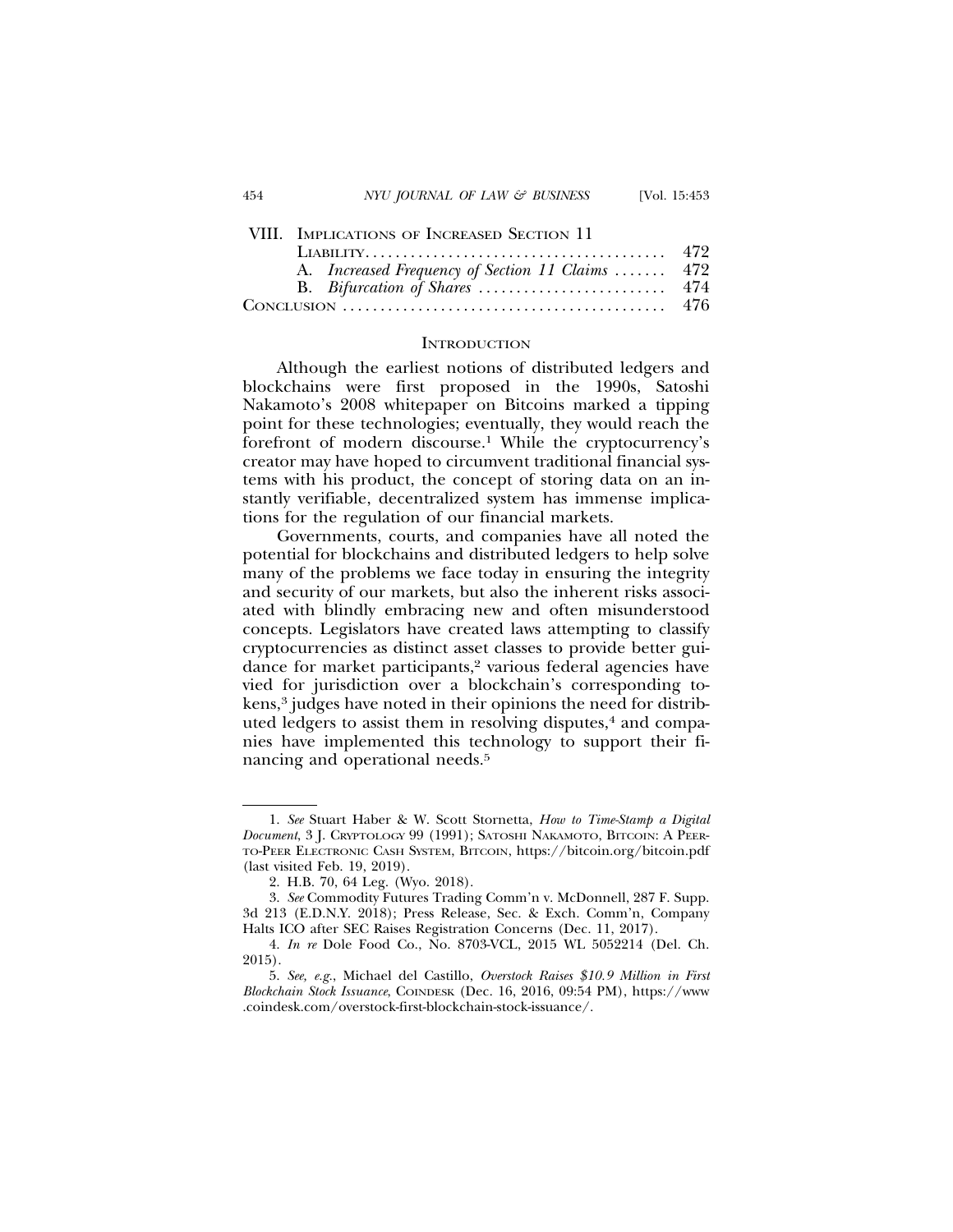One way for traditional companies to layer this innovative technology onto our existing financial system would be to issue traditional types of securities such as stocks and bonds, under no illusion that they are exempt from Securities and Exchange Commission (SEC) reporting requirements, onto a blockchain.6 Various corporations have already begun testing the potential for this method and have built platforms to facilitate its adoption.7

Others are also turning towards the cryptocurrency industry to raise funds through the use of initial coin offerings ("ICOs").8 These ICOs often mirror traditional public offerings of securities like stocks and bonds, and certain issuers already familiar with the public markets make no attempt at disguising them as otherwise.9 However, many of these issuers opt not to register their offerings with the SEC, claiming the offerings do not involve the sale of securities.10

How these tokens are classified remains a contentious debate, with some believing that they should be treated as traditional securities, others claiming the opposite for failure to pass the *Howey* test,<sup>11</sup> and some further arguing that a more

8. *See* Markus Kasanmescheff, *PwC Report Finds That 2018 ICO Volume Is Already Double That of Previous Year*, COIN TELEGRAPH (June 30, 2018), https:/ /cointelegraph.com/news/pwc-report-finds-that-2018-ico-volume-is-alreadydouble-that-of-previous-year.

9. *See, e.g.*, del Castillo, *supra* note 5; Nina Trentmann, *Daimler Uses Blockchain to Issue Bonds*, WALL ST. J. (July 12, 2017), https://blogs.wsj.com/ cfo/2017/07/12/daimler-uses-blockchain-to-issue-bonds/.

10. *See* Munchee Inc., Securities Act Release No. 10,445, 118 SEC Docket 5 (Dec. 11, 2017), https://www.sec.gov/litigation/admin/2017/33-10445 .pdf (finding that Munchee was in violation of Section 5 of the Securities Act because it had not registered with the SEC with respect to the offering).

11. Section 2(a)(1) of the Securities Act of 1933 defines the term "security." In addition to instruments traditionally understood to be securities, such as stocks and bonds, Section  $2(a)(1)$  also lists investment contracts under this definition. Investment contracts have evolved to become a catchall provision for securities that do not fall into any of the other buckets. *SEC v. W.J. Howey Co.* established the test for determining whether any given in-

<sup>6.</sup> For a detailed explanation of how blockchains function, see David Yermack, *Corporate Governance and Blockchains*, 21 REV. FIN. 7 (2017).

<sup>7.</sup> Michael del Castillo, *Overstock Could Raise \$30 Million With Blockchain Stock Offering*, COINDESK (Nov. 22, 2016, 12:07 PM), https://www.coindesk .com/overstock-raise-30-million-blockchain-stock-offering/; Chuan Tian, *Goldman Sachs Granted 'SETLcoin' Cryptocurrency Patent*, COINDESK (July 13, 2017, 10:30 PM), https://www.coindesk.com/goldman-sachs-granted-setl coin-cryptocurrency-patent/.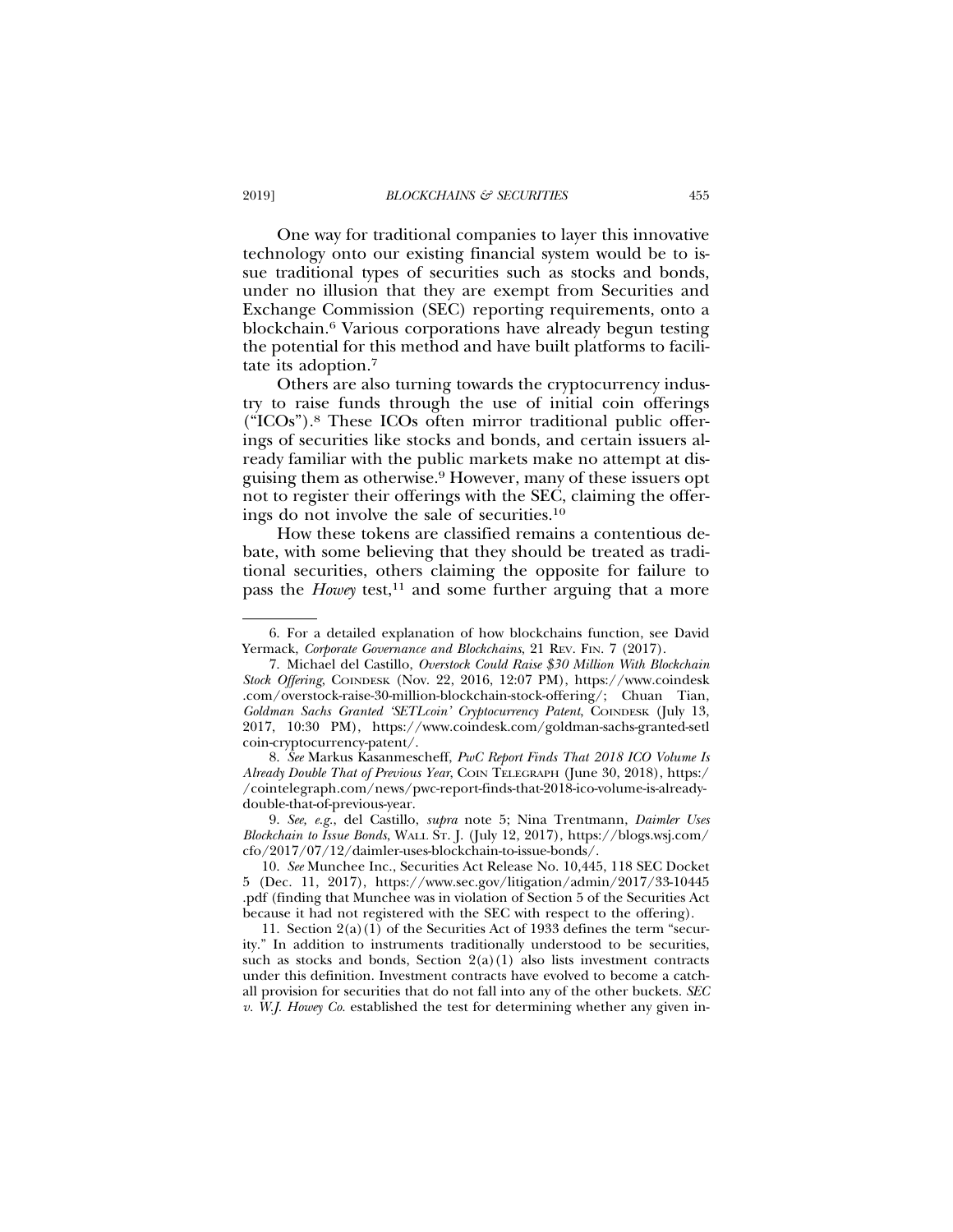granular distinction should be made between equity tokens and utility tokens.

While many stakeholders are justifiably excited about the supposed benefits of introducing blockchains into our current financial system, it is also crucial to take note of the impact this could have on our existing securities regulations. Specifically, two sections within the Securities Act of 1933 ("'33 Act"), Sections  $12(a)(1)$  and 11 are potentially cause for concern for these interested parties.12

Section  $12(a)(1)$  states that any person (which includes an organization) in violation of Section 5 of the '33 Act shall be liable to the purchaser of such security for the consideration paid.<sup>13</sup> Section  $5(a)(1)$  in turn states in part that unless a registration statement is in effect, it shall be unlawful to sell such security. If tokens issued as part of an ICO are determined to be securities, it may ultimately lead to rescission of the offering and a failure for issuers attempting to generate capital using blockchain technology.

Section 11 deals with the civil liabilities associated with making material misstatements or omissions on the registration statement and provides for near strict liability.14 However, the Section has developed a procedural hurdle over time that plaintiffs must satisfy, namely that they must be able to trace their purchased securities to the fraudulent registration statement in question to obtain standing to sue.15 In practice, this limits Section 11 liability to initial public offerings ("IPOs"), debt offerings, and investors purchasing directly from an issuer or underwriter's allotment in a seasoned offering. However, as blockchains provide the ability for holders of the corresponding securities to trace their specific assets all the way back to the genesis block, this current procedural hurdle may no longer serve as much of a deterrent for putative litigants.

strument was an investment contract. Under the test, a scheme is an investment contract when there is (1) an investment of money; (2) an expectation of profit; (3) in a common enterprise; and (4) solely from the efforts of others. 328 U.S. 293 (1946). Depending on the cryptocurrency, it could fail any or all of the prongs in the *Howey* test. *See infra* Part II.

<sup>12.</sup> Section 11 is codified as 15 U.S.C. § 77k (1933) within the United States Code.

<sup>13. 15</sup> U.S.C. § 77*l* (1933).

<sup>14. 15</sup> U.S.C. § 77k (1933).

<sup>15.</sup> Krim v. pcOrder.com, Inc., 402 F.3d 489 (2005).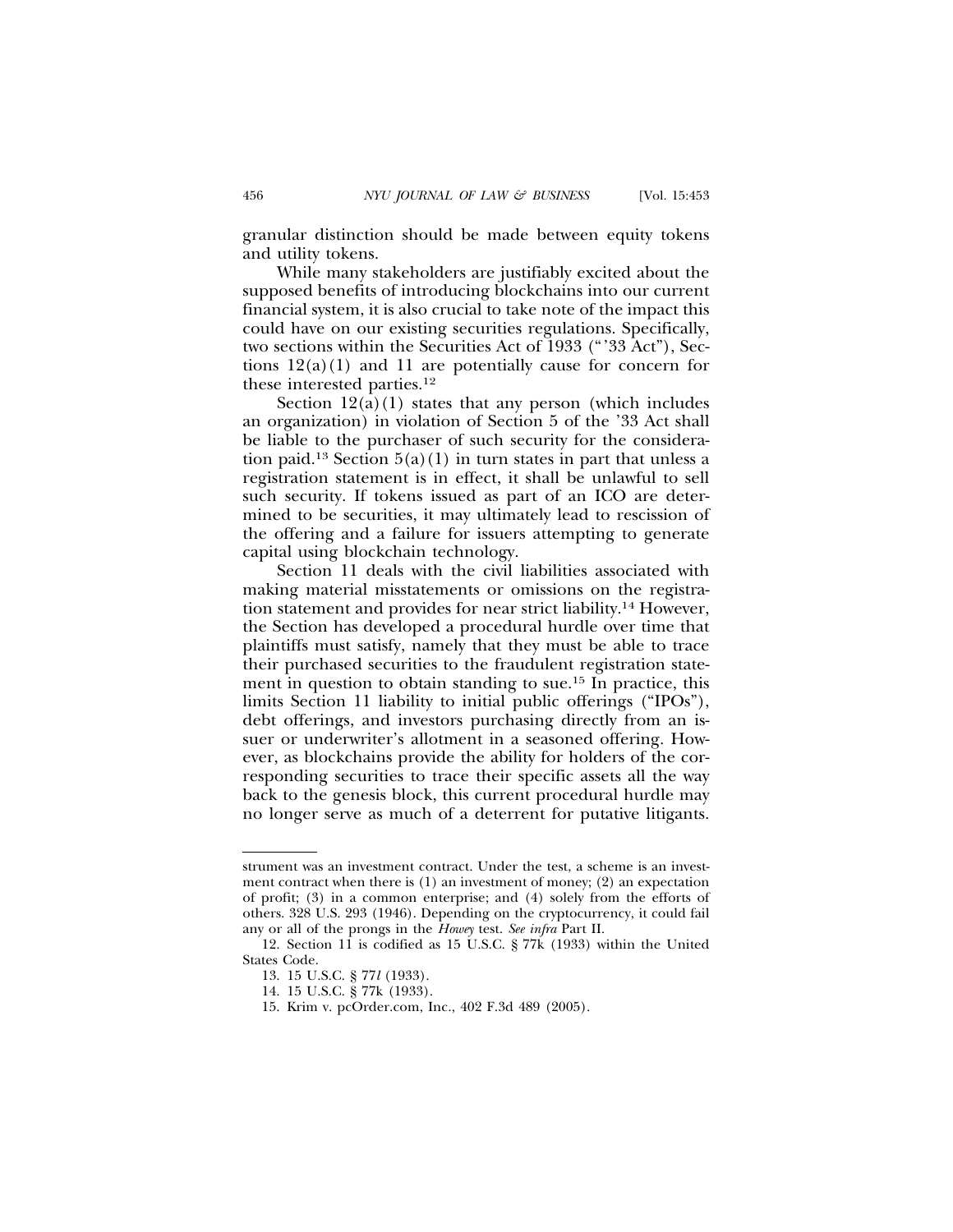This could expand the Section's scope in ways not contemplated by the original drafters of the legislation or market participants.

This paper aims to analyze the potential liabilities that Sections  $12(a)(1)$  and 11 may create for securities issued on blockchains, the impact that these provisions could have on our regulatory regime, rationales for potential legislative amendments to address the advent of blockchains and distributed ledgers, and how our existing securities market can adequately adapt to these developments.

I will begin with a brief overview of the *Howey* case, the factors used in its test, and other ways an instrument may be considered a security. I will apply this test to various examples of tokens that have been issued in the past to determine whether they constitute securities, and the potential consequences under Section  $12(a)(1)$  of such a determination. I will then discuss how issuers may voluntarily choose to issue securities on a blockchain in compliance with securities regulations and the benefits this will have for various stakeholders, followed by a more detailed explanation of Section 11's function within our regulatory scheme and how it acts as a mechanism to deter fraudulent offerings. Finally, I will show how securities offerings made on a blockchain may have unintended or unique interactions with regulations as they exist and analyze the implications of such interactions.

## I.

## THE HOWEY CASE

Decided by the Supreme Court in 1946, *Howey*16 involved two Florida corporations that owned and managed large tracts of orange groves in the state. They kept half of the land for their own purposes and sold portions of the other half to investors. However, as the investors would presumably not remain in Florida to manage the small parcels of orange groves, Howey would enter into service contracts with them whereby Howey would cultivate, harvest, and market the oranges for a fee. The service contracts did not have registration statements filed with the SEC, and the issue before the court was whether these contracts, in tandem with the sale contracts, constituted

<sup>16.</sup> SEC v. W.J. Howey Co., 328 U.S. 293 (1946).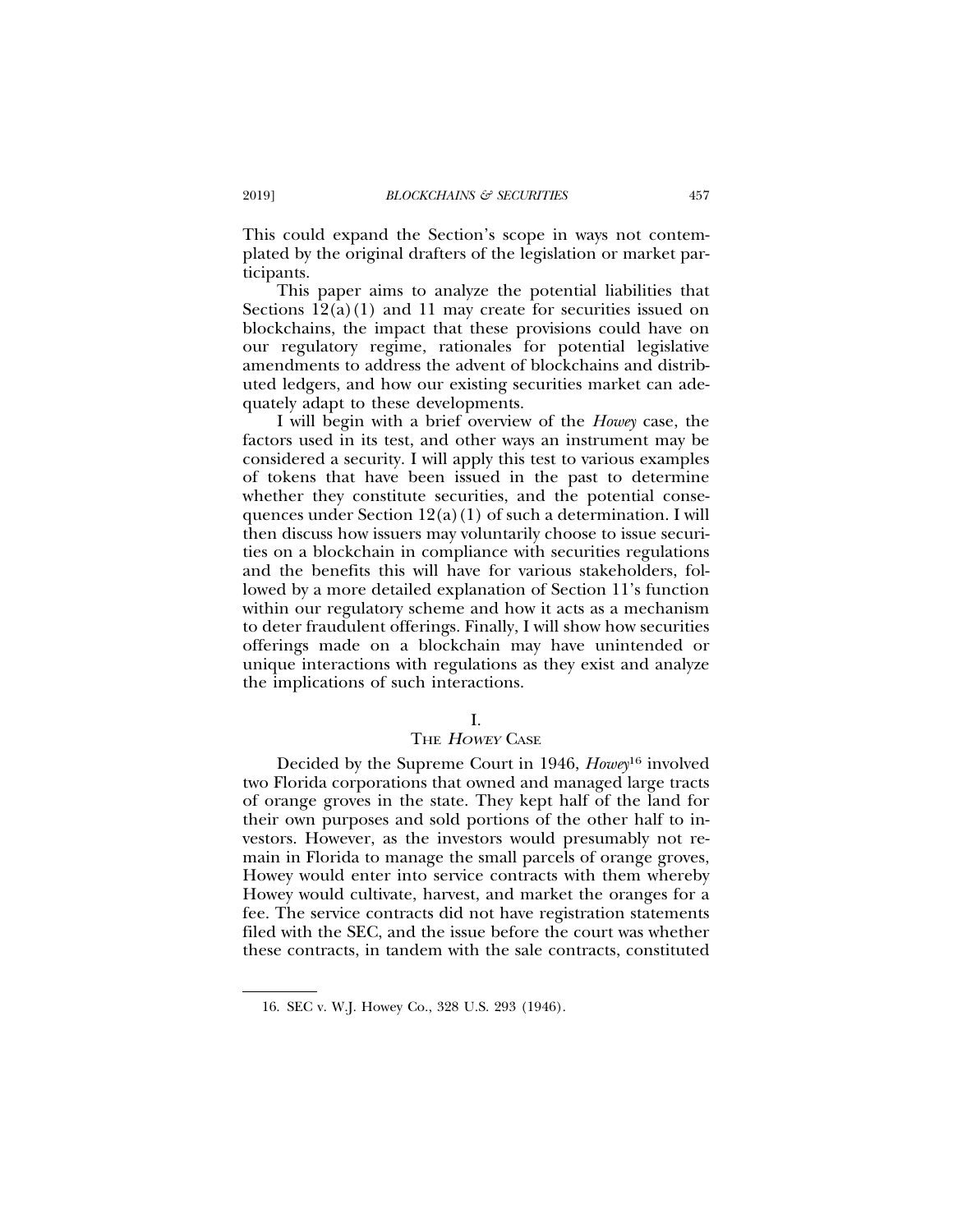"investment contracts" under Section  $2(a)(1)$ 's definition of a security.17 If they were, the issuers would be required to comply with Section 5(a) of the Act, which they patently had not, as evidenced by the lack of a registration statement.

In determining that the service contracts were in fact investment contracts and therefore securities, the Supreme Court established a four-factor test to assess such instruments. These four factors are: (1) an investment of money; (2) that the money is invested in a common enterprise; (3) an expectation of profits from the investment; and (4) that any profits come from the efforts of a third party.18 All four factors must be present for an instrument to be deemed an investment contract.

This *Howey* test has come to complement the other categories of instruments that are commonly thought of as securities, such as stocks, bonds, notes, and debentures,<sup>19</sup> with investment contracts becoming a catchall provision that defines securities that do not fit neatly into the other buckets.

## $II$ .

## CRYPTOCURRENCIES AND THE <sup>H</sup>OWEY TEST

#### A. *Utility Versus Security Tokens*

Even before applying the factors in the test to various ICOs, it is helpful to distinguish between utility tokens, those tokens that purport to have some use on the cryptocurrency's ecosystem or network, and other tokens that merely mirror traditional securities. The tokens in this latter group often behave as traditional securities and afford their holders the same rights, but with the added benefits that blockchains provide, such as instant settlement and enhanced tracing. Naturally, it would be superfluous to apply the *Howey* test to this category. Instead, it is much more worthwhile to conduct this analysis as applied to utility tokens, which may plausibly be characterized as something other than a security.

<sup>17.</sup> *Id.*

<sup>18.</sup> *Id.*

<sup>19.</sup> Courts have determined that instruments labeled as such should be treated as securities. *See, e.g.*, Landreth Timber Co. v. Landreth, 471 U.S. 681 (1985).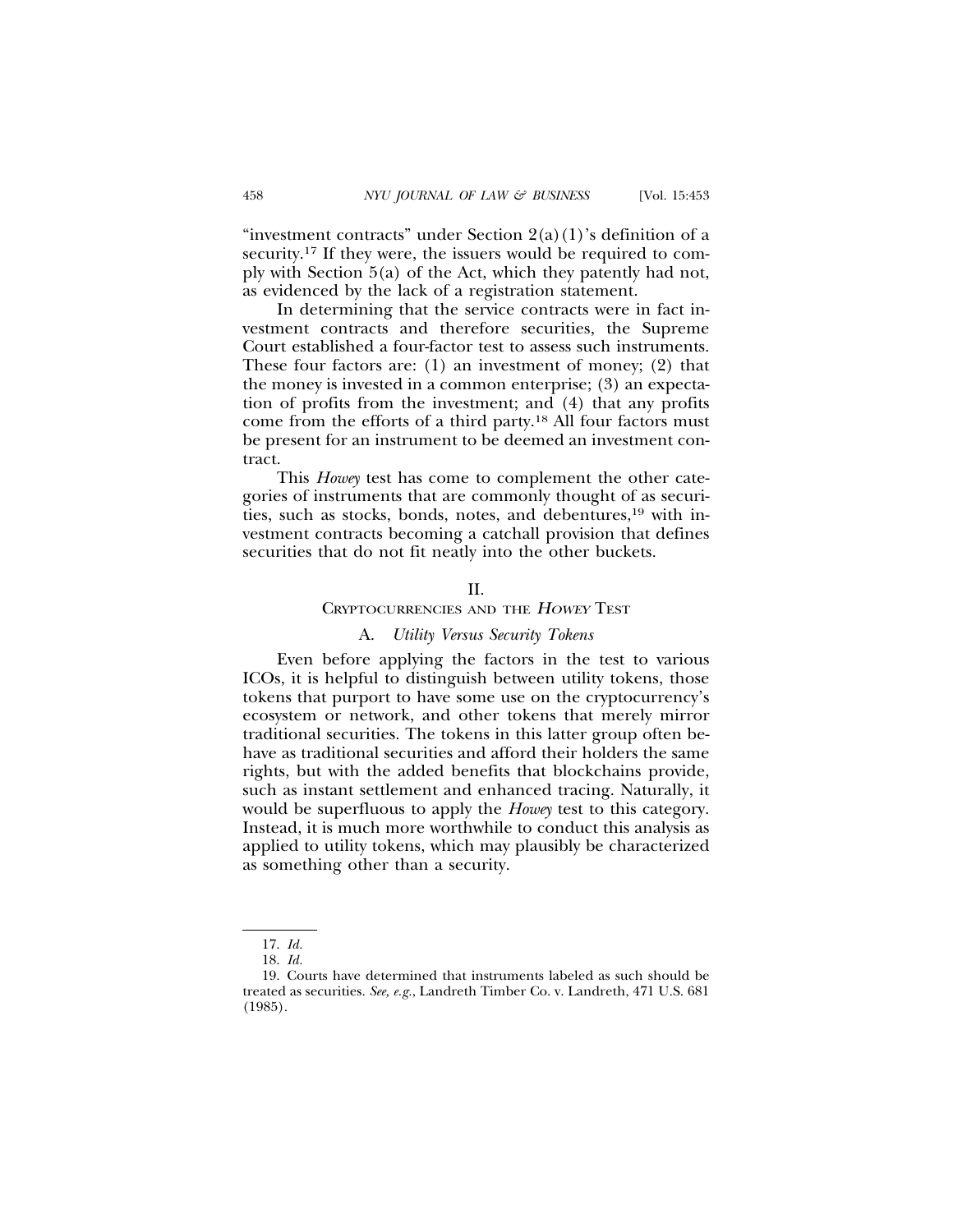#### B. *Investment of Money and Common Enterprise*

The first two prongs of the *Howey* test, that there be an investment of money in a common enterprise, are easily satisfied in most utility token ICOs.20 Participants in these ICOs make a conscious decision to contribute money in exchange for a token, and their corresponding allotment of tokens determines how much of the good or service they can purchase at a later date, when the product or service is fully developed.

This initial transfer of money for tokens supplies the consideration necessary to constitute an investment of money as seen in *Teamsters v. Daniel*, and participating in an ICO is a voluntary investment decision as opposed to an involuntary contribution in that case.21

Furthermore, the pro-rata apportioning of tokens based on investment amount creates a scenario where all investors in the ICO "share in the profits and risks of the enterprise."22 If the company successfully develops its product, the value of its utility tokens will increase to afford their holders the ability to purchase the company's product or service. This satisfies the horizontal commonality requirement the First, Sixth, Seventh, and Ninth Circuits employ to test for a common enterprise.23

These two factors combined satisfy the requirements of the first two prongs of the *Howey* test, lending support for a determination that utility tokens constitute securities.

<sup>20.</sup> This assertion is corroborated by multiple academic papers. *See, e.g.*, Laura Gritz, *Teaching a New Dog Old Tricks: Why the Howey Test Is Still the SEC's Best Friend When Examining Initial Coin Offerings*, 19 N.C. J.L. & TECH. 193, 203 (2018); Todd Henderson & Max Raskin, *A Regulatory Classification of Digital Assets: Towards an Operational Howey Test for Cryptocurrencies, ICOs, and Other Digital Assets* (Univ. of Chi. Pub. Law Working Paper No. 683, 2018).

<sup>21.</sup> *Teamsters* involves a retired trucker who sued his union and pensioner trustee alleging misrepresentations and omissions of material facts with respect to his interest in a pension plan, in violation of  $\S 17(a)$  of the Securities Act of 1933. The Supreme Court held that the noncontributory, compulsory pension plan that the employee participated in did not comport with the commonly held understanding of an investment contract under the Act as it did not involve an investment of money. Int'l Bhd. of Teamsters v. Daniel, 439 U.S. 551 (1979).

<sup>22.</sup> SEC v. SG Ltd., 265 F.3d 42 (1st Cir. 2001).

<sup>23.</sup> *Id.*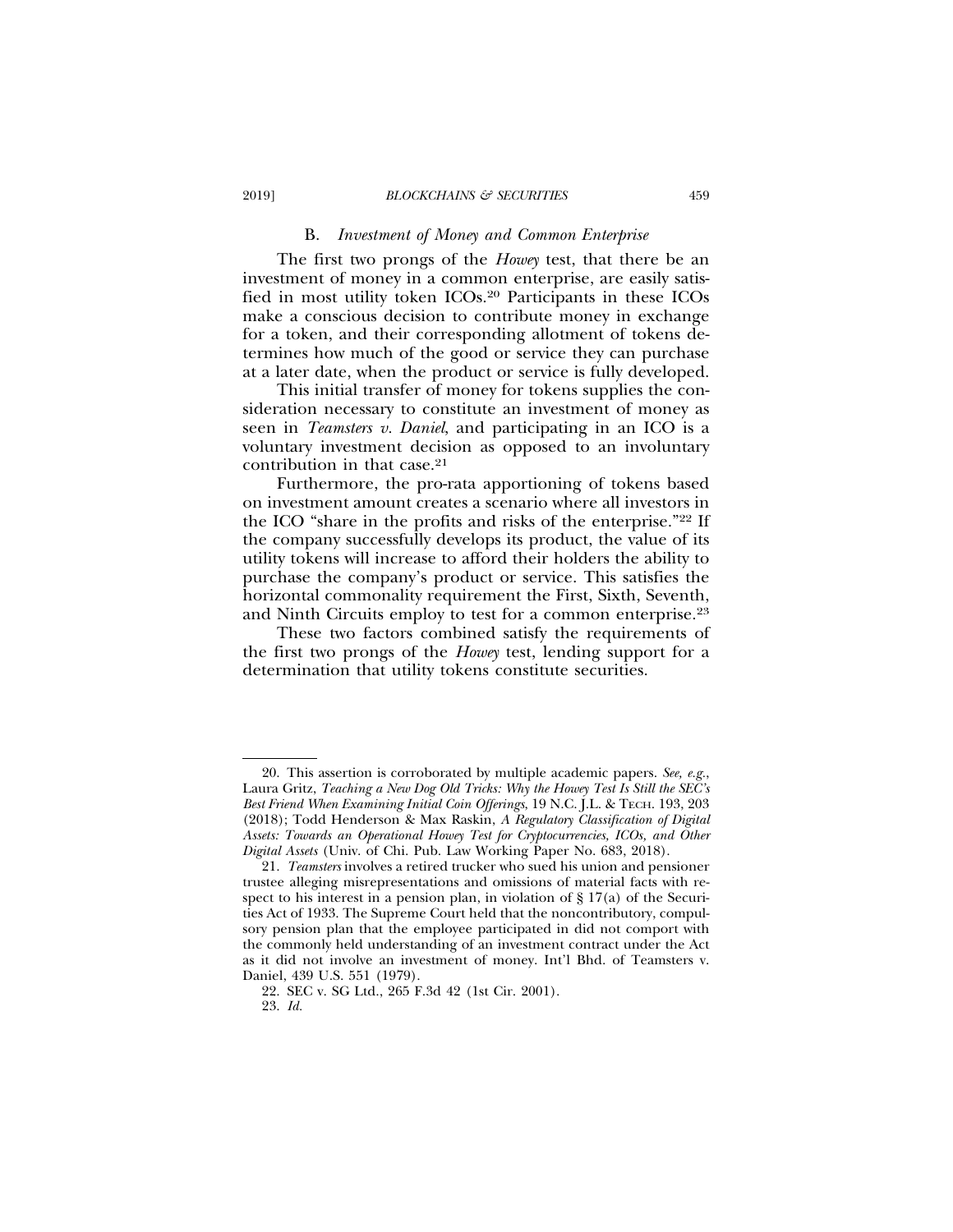#### C. *Expectation of Profit*

In determining whether there is an expectation of profits, "[t]he *Howey* test looks at the intent of the investor."24 For utility tokens, if investors are purchasing tokens in an ICO for the purpose of resale as opposed to actually spending the token within the company's blockchain ecosystem, the ICO likely satisfies the *Howey* test's expectation of profit prong. In determining this investor intent, "the sophistication and knowledge of the investor is a strong factor in weighing his or her intent."25 Tokens issued in ICOs open to retail investors are more at risk of meeting this requirement, as it is unlikely many retail investors26 contribute to an ICO with the goal of eventually using that product.27 At the same time, issuers who market their ICOs this way may also be perceived to be inducing an expectation of profit, as the white papers that often accompany an ICO to retail investors seldom explain the product or service in a manner digestible by the average retail investor.28 This is especially true given the complex nature of the products and services provided by companies involved in the industry, and the mass media hype that has engulfed all things related to blockchains.

Various cryptocurrencies that have been specifically tailored to serve sophisticated parties in unique industries may fail to meet this prong by virtue of marketing themselves to actual end-users. In 2017, Goldman Sachs patented a proposed cryptocurrency settlement system dubbed "SETLcoin."29 The coins are to house multiple securities and be used by traders to instantly settle trades within the system.30 Rather than purchase these tokens with an expectation of profit, traders would presumably employ them in the ordinary course of their jobs.

<sup>24.</sup> Gritz, *supra* note 20, at 203.

<sup>25.</sup> *Id.* at 204.

<sup>26.</sup> Refer to small individual investors who commit capital for their personal account. *See Retail Investors*, NASDAQ, https://www.nasdaq.com/invest ing/glossary/r/retail-investors (last visited Feb. 10, 2019).

<sup>27.</sup> Gritz, *supra* note 20, at 204.

<sup>28.</sup> Munchee Inc., *supra* note 10.

<sup>29.</sup> Tian, *supra* note 7.

<sup>30.</sup> Stan Higgins, *Goldman Sachs Seeking Crypto Trade Settlement Patent*, COINDESK (Dec. 1, 2015, 10:50 PM), https://www.coindesk.com/goldmansachs-crypto-patent.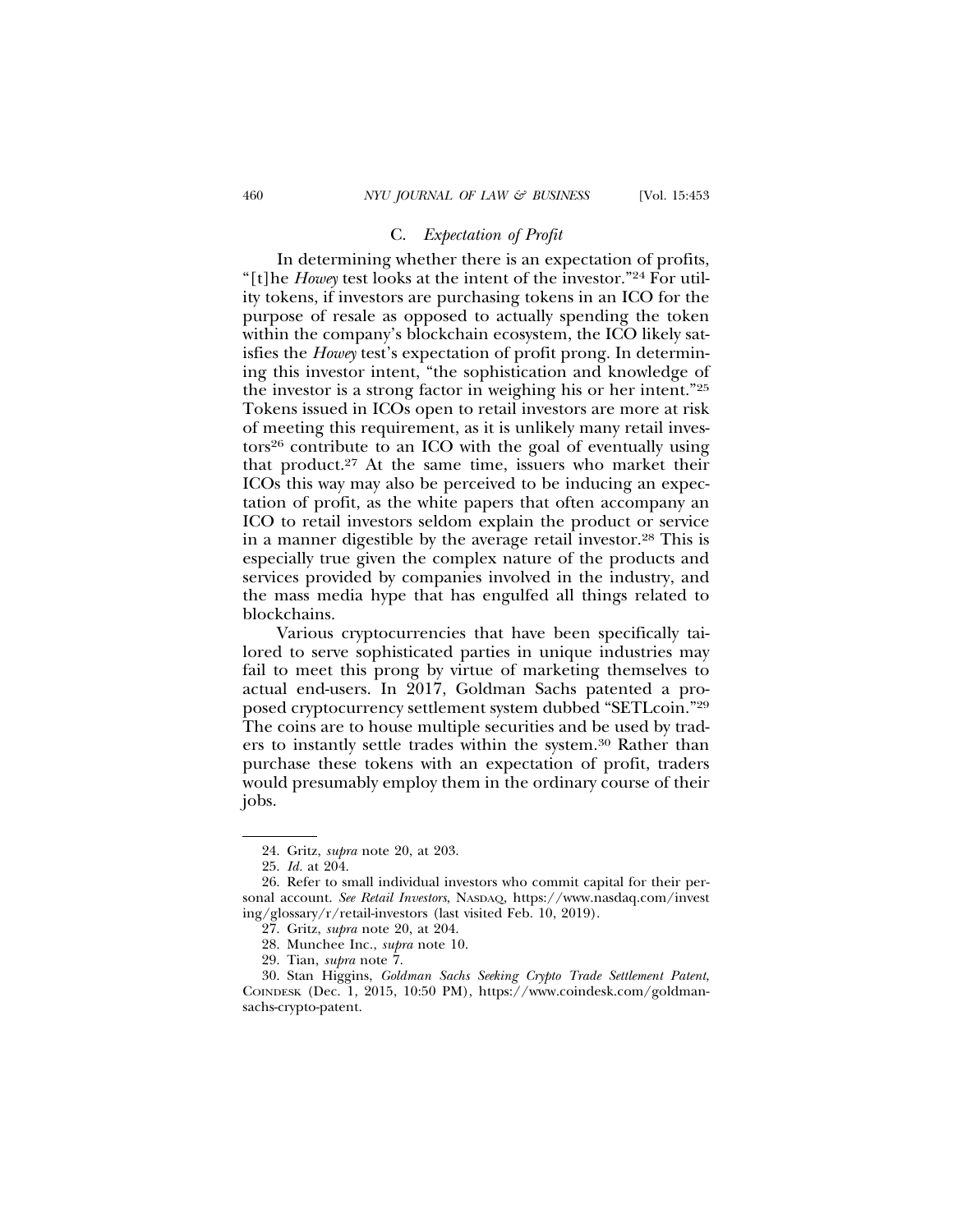As such, it seems that ICOs that are marketed and sold to retail investors would satisfy the third prong of the *Howey* test.

## D. *Efforts of Others*

In determining whether cryptocurrency investments are based on the efforts of others, the crucial word here is "others."31 For notable cryptocurrencies such as Bitcoin and Ethereum, the network is decentralized in a manner such that tokens are freely obtainable by the general public if they can successfully mine them. The issuer does not determine who receives the newly generated tokens, and the tokens are not distributed proportionally based on the amount of resources dedicated to the mining endeavor. In these networks, the issuers are not expected to perform any managerial or entrepreneurial efforts, and William Hinman, the SEC's Director of Corporate Finance stated in a speech that "if the network on which the token or coin is to function is sufficiently decentralized—the assets may not represent an investment contract."32

However, most ICOs contemplated by companies would not fall under this category. They involve direct transfers of money to the issuer in exchange for tokens proportional to the value of the investment. The number of tokens generated is at the issuer's discretion, and the value of the tokens is determined by the success of the contemplated product or service. As such, it appears that utility tokens issued as part of ICOs are predicated on the efforts of others, thereby satisfying the final prong of the test.

This determination would imply that utility tokens issued on a private network by companies involved with blockchain technology to fund their businesses classify as investment contracts under the *Howey* test, thus making them securities under the '33 Act.

<sup>31.</sup> *See* Henderson & Raskin, *supra* note 20, at 8.

<sup>32.</sup> *Id.* at 7.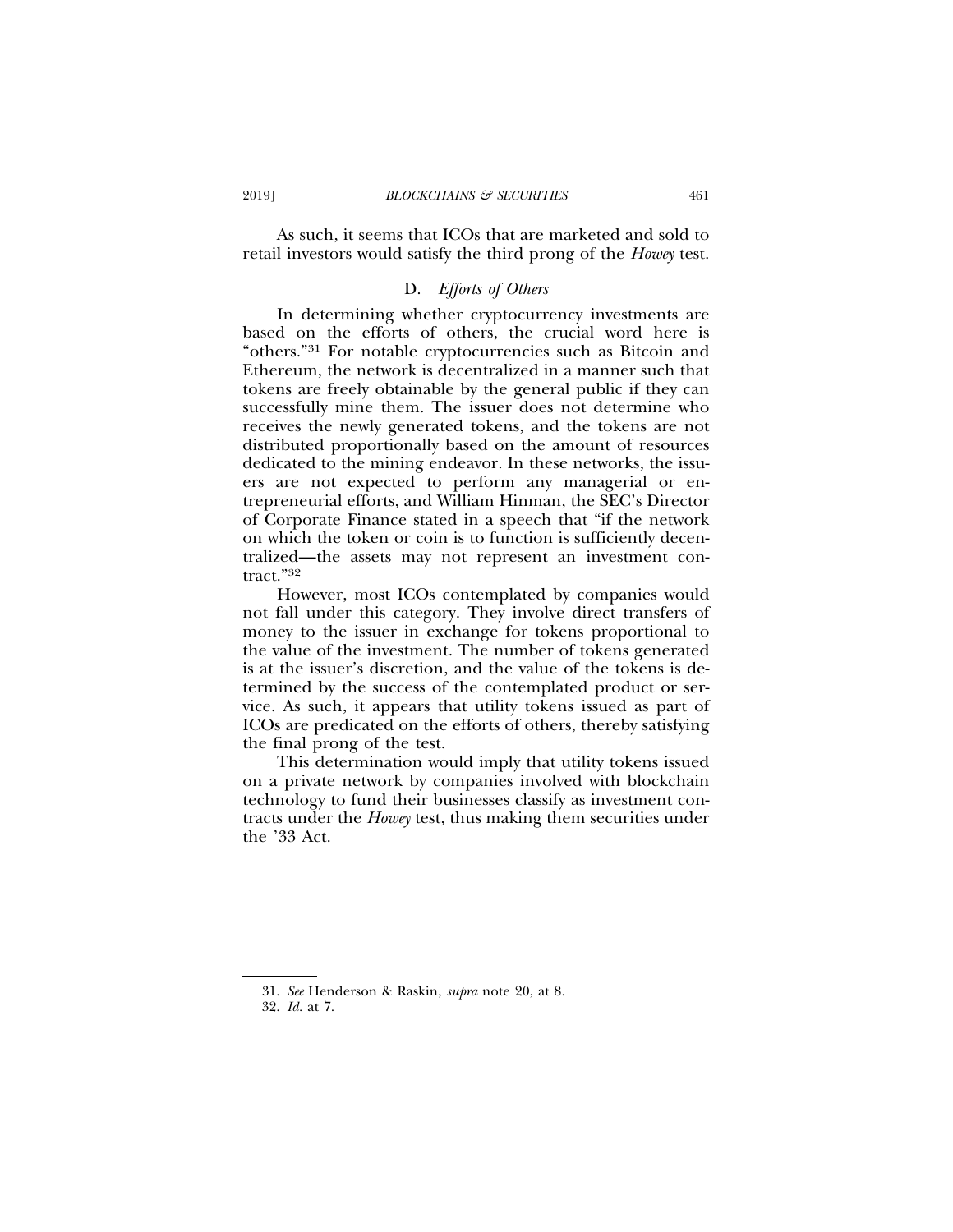#### III.

## IMPLICATIONS OF CRYPTOCURRENCIES AS SECURITIES

## A. *Section 12(a)(1) Liability*

One implication of finding utility tokens to be securities would be that a great deal of ICOs would be found in violation of Section  $12(a)(1)$  of the '33 Act. As discussed in the introduction, Section  $12(a)(1)$  states that any person (which includes an organization) in violation of Section 5 of the '33 Act shall be liable to the purchaser of such security for the consideration paid.<sup>33</sup> Section  $5(a)(1)$  in turn states in part that unless a registration statement is in effect, it shall be unlawful to sell such security. As these ICOs are regularly conducted without filing registration statements of any kind, the issuers are in violation of Sections 5 and  $12(a)(1)$ . The ICO issuers would thus be liable to the purchasers for the value of the consideration paid. However, ordering the issuers to return the funds to investors poses two immediate problems. The first relates to the fact that many of these funds may already be spent towards developing the issuer's product or service, and the second is what "currency" in which the funds will be returned.

#### B. *Invested Funds Already Spent*

As ICOs envision an exchange of money for tokens to further the research and development of the issuer's network, the invested funds are presumably being continuously spent on this cause. A determination that the issuer is in violation of Section  $12(a)(1)$  after the sale has already been completed may entitle investors to rescission of the transaction, but if the issuer no longer has the money, then investors may be left without much recourse. This is compounded by the fact that many ICO issuers are newly formed companies without other assets investors can target. While this is a situation shared by many companies not only in the blockchain industry, and existing bankruptcy laws may be able to address the issue to a certain extent, the '33 Act's goals are frustrated by issuers attempting to skirt its provisions through the use of ICOs.

<sup>33. 15</sup> U.S.C. § 77*l* (1933).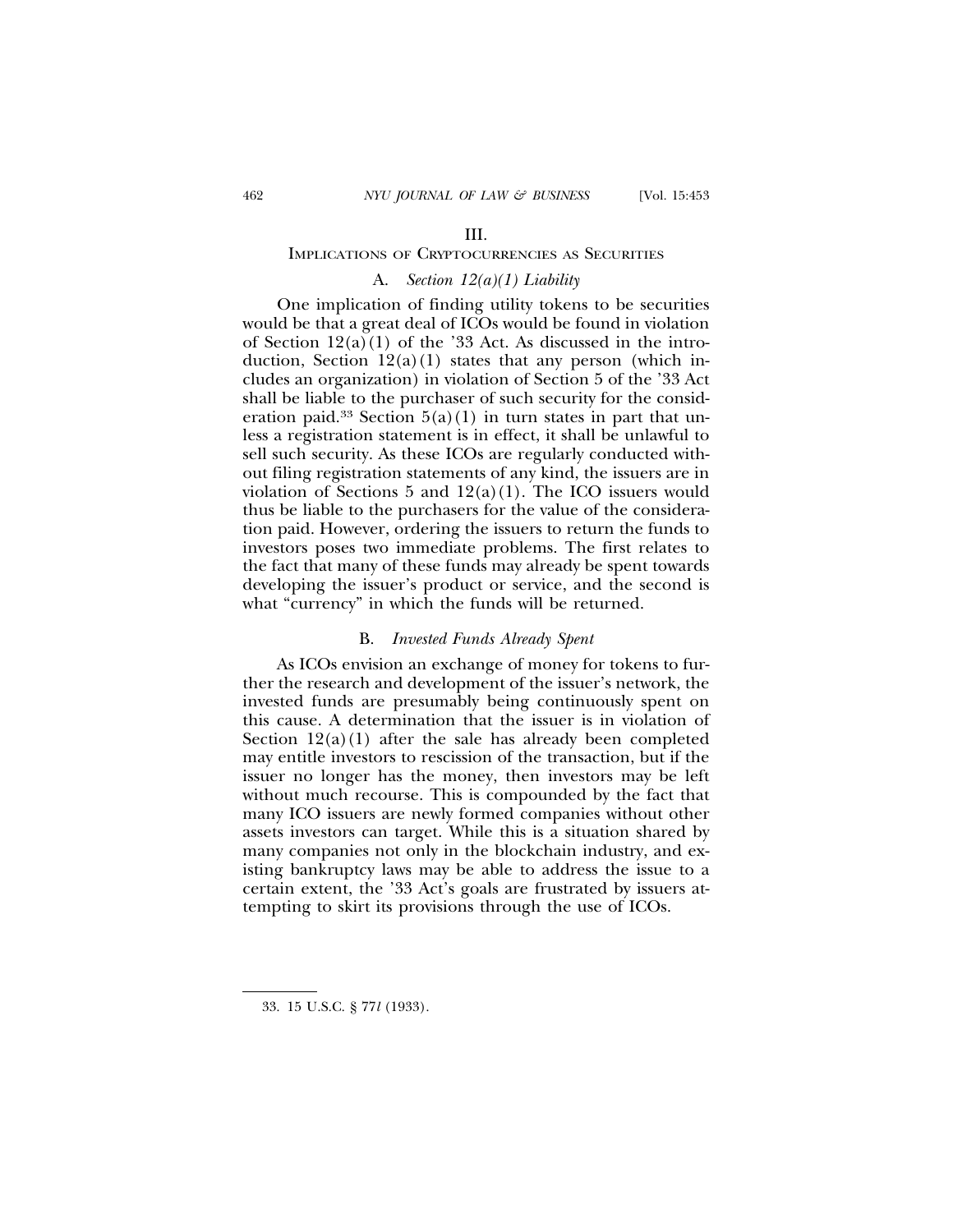#### C. *Units of Remittance*

Even if issuers can successfully return the funds to investors, a question remains as to what currency this remittance will be in. The obvious answer would be whatever official currency the issuing entity's state of incorporation uses, but many ICOs are not so straightforward. Each ICO effectively issues a new token that can be used only within its issuer's network. These disparate tokens have been deemed "altcoins," and rather than transacting in traditional currencies, they are often purchased using Bitcoins or some other widely adopted cryptocurrency, such as Ethereum. The issuers can then convert the Bitcoins to different currencies to finance their operations, or simply pay other willing parties using Bitcoins.

If the issuers return the investors' money in the form of Bitcoins, the constant (often wide) fluctuations of the asset may result in investors receiving far less than their original investments in real-world terms. The asset's drop from over \$17,000 per coin in December 2017 to barely above \$3,000 a year later highlights this risk.34 Conversely, returning investors their money in traditional currencies could prove to be a logistical nightmare. Parties would have to determine not only the value of the investment, but also when the investor purchased their Bitcoins, and whether any single Bitcoin purchased in a specific transaction was used to participate in the ICO.

#### IV.

## PUTTING TRADITIONAL SECURITIES ON A BLOCKCHAIN

Considering the concerning implications of finding that an ICO improperly failed to register with the SEC, issuers may instead contemplate the possibility of integrating our existing methods of issuing securities with blockchains to best make use of this technology.

One recent example of this implementation is Overstock .com, Inc.'s ("Overstock") shelf registration for the sale of digital securities on its own proprietary blockchain.35 The first of its kind, would-be purchasers signed up for accounts through Overstock's designated broker–dealer. The broker-dealer then

<sup>34.</sup> *See Bitcoin Charts*, COINMARKETCAP, https://coinmarketcap.com/cur rencies/bitcoin/#charts (last visited Jan. 16, 2019).

<sup>35.</sup> Reade Ryan & Mayme Donahue, *Securities on a Blockchain*, 73 BUS. LAW. 85 (2017).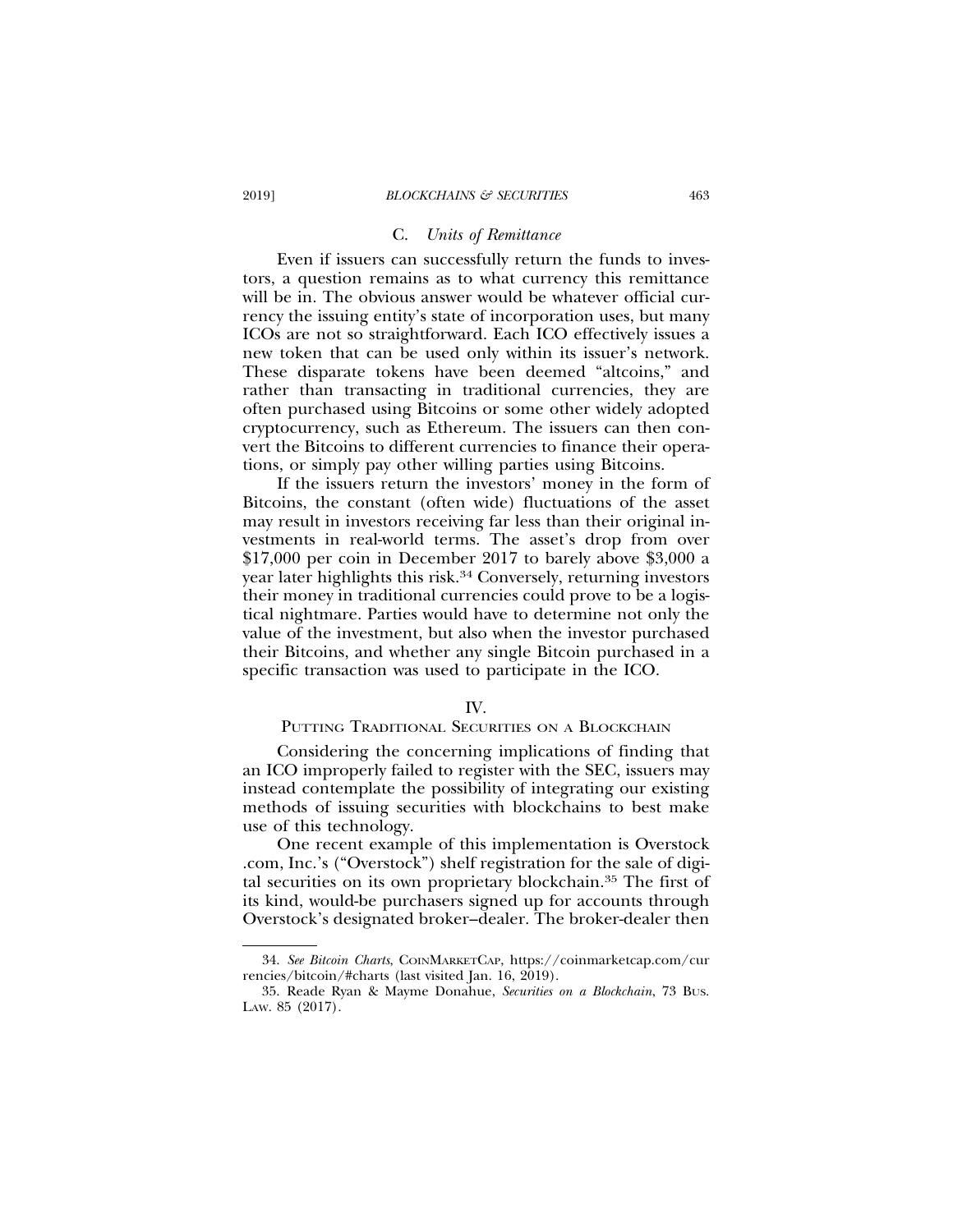provided purchasers with access to the company's registered alternative trading system ("ATS"), designed by an Overstock subsidiary known as t0.com, Inc.<sup>36</sup> Overstock's board of directors authorized this mechanism in tandem with a personal identity information database, and the securities are registered under each holder's name with records maintained by an entity associated with the broker–dealer.37 On the fixed income front, Daimler AG, the German multinational corporation most famous for being the producer of Mercedes-Benz vehicles, gave itself, the bank, and investors access to a decentralized portal where parties could execute loan contracts, and receive in exchange a digital token reflecting the transaction.38 Although this process creates a closed universe where purchasers may only trade a single company's securities over its ATS, it serves as a proof of concept that our notions of traditional securities can be placed onto blockchains; the rest is a question of scalability.

Using this method, prominent stock exchanges registered under Section 6 of the Securities Exchange Act of 1934 ("'34 Act"), or their equivalents in the cryptocurrency markets, could coordinate to develop a uniform and integrated system of trading securities on blockchains.39 Such an integrated blockchain-based exchange is likely more efficient than a jumble of ATSs offering disparate pockets of securities, whose impact could resemble the original establishment of the National Market System ("NMS") back in 1975.40

Perhaps in anticipation of such changes, companies both in the United States and abroad are investing heavily to establish themselves in this space. In 2016, the Australian Stock Exchange ("ASX") began creating and implementing a new system for post-trade processing and settling equity transactions

<sup>36.</sup> *Id.* at 91.

<sup>37.</sup> *Id.*

<sup>38.</sup> Trentmann, *supra* note 9.

<sup>39.</sup> For a full list of national securities exchanges registered with the SEC, see *National Security Exchanges*, SEC. & EXCH. COMM'N, https://www.sec .gov/fast-answers/divisionsmarketregmrexchangesshtml.html (last visited May 15, 2018).

<sup>40.</sup> Aulana L. Peters, Comm'r, Sec. & Exch. Comm'n, The National Market System: Thoughts on Past and Future Developments (Oct. 6, 1985).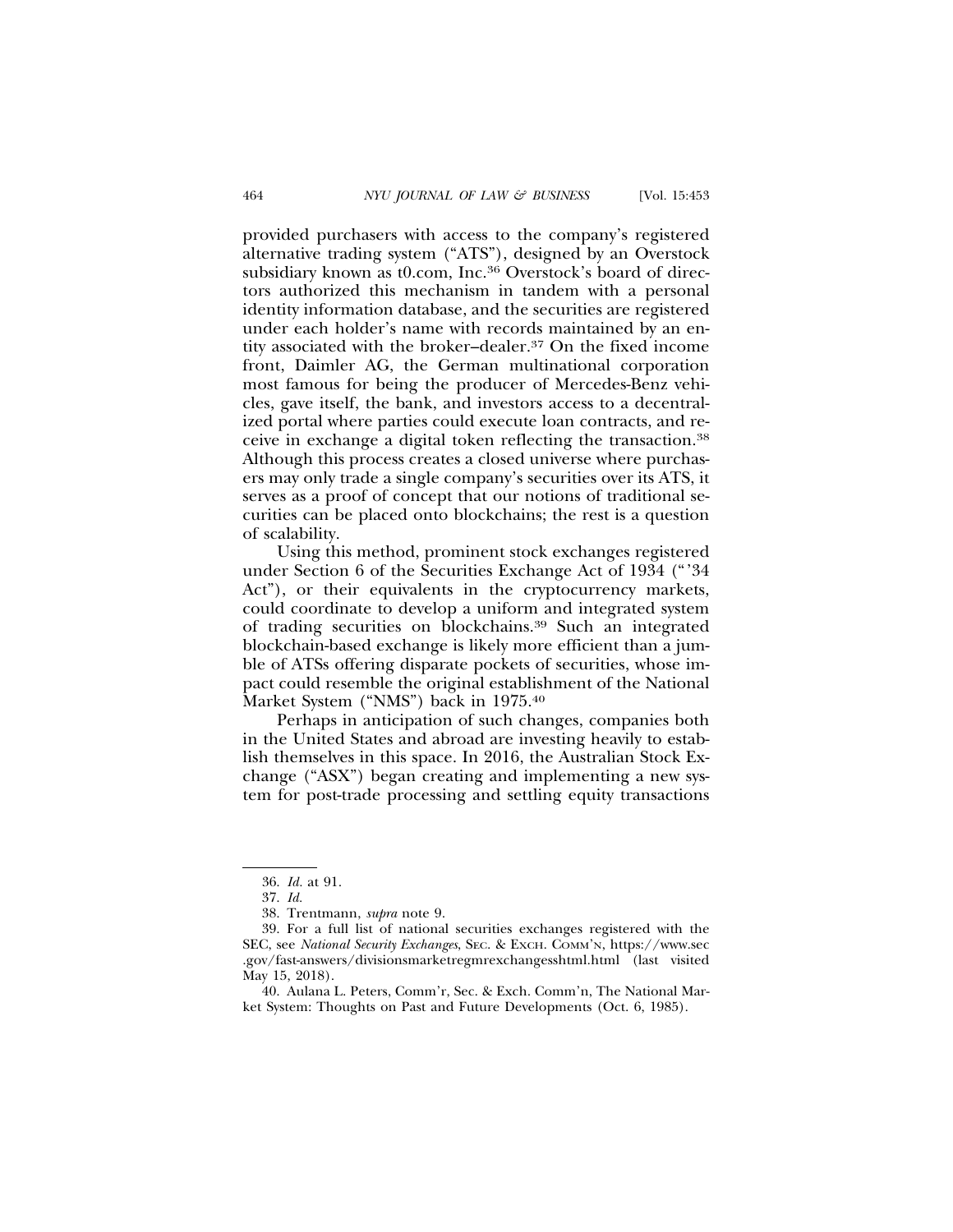using distributed ledgers and blockchain technologies.41 This was meant to replace its existing system, CHESS, where trades conducted over the exchange took two business days to settle, referred to as "T+2."42 Using blockchain technology, trades are theoretically instantly verifiable, hence Overstock's subsidiary's moniker "t0," meant to symbolize "T+0." More recently, the Hong Kong Stock Exchange ("HKEX"), the world's sixth largest stock exchange by market capitalization as of 2015, began discussions with ASX on developing a similar system.43 Domestically, Goldman Sachs' SETLcoins, when used to represent the securities of a variety of companies, offer functionality beyond Overstock's initial concept. Furthermore, each SETLcoin wallet or account can house tokens associated with different entities.<sup>44</sup> Such a system could not only drastically reduce the settlement times required for trades conducted within the bank's internal dark pools, but also interbank transactions if adopted industry wide. Lastly, even companies that are not traditionally associated with securities transactions are making plays within the market: Circle, a company involved in mobile money transfers, purchased cryptocurrency exchange Poloniex, and Yahoo Japan, the country's largest online auction website, acquired a minority stake in another exchange, BitARG.45 Evidently, large players in both the technology and finance industries are betting that blockchains will be the next step in transforming the way we conduct transactions in the securities markets.

#### V.

#### BENEFITS OF PLACING SECURITIES ON THE BLOCKCHAIN

Naturally, these firms would not pursue this technology without adequate incentives. With respect to investors, issuers, and intermediaries such as exchanges and underwriters, the benefits of placing securities onto a blockchain can be broken

<sup>41.</sup> *Chess Replacement*, AUSTL. STOCK EXCH., https://www.asx.com.au/servi ces/chess-replacement.htm (last visited May 15, 2018).

<sup>42.</sup> *Id.*

<sup>43.</sup> Emma Dunkley, *HKEX working with ASX on Blockchain*, FIN. TIMES. (Mar. 20, 2018), https://www.ft.com/content/b9b17762-2c0e-11e8-9b4b-bc4 b9f08f381.

<sup>44.</sup> Tian, *supra* note 7.

<sup>45.</sup> *Id.*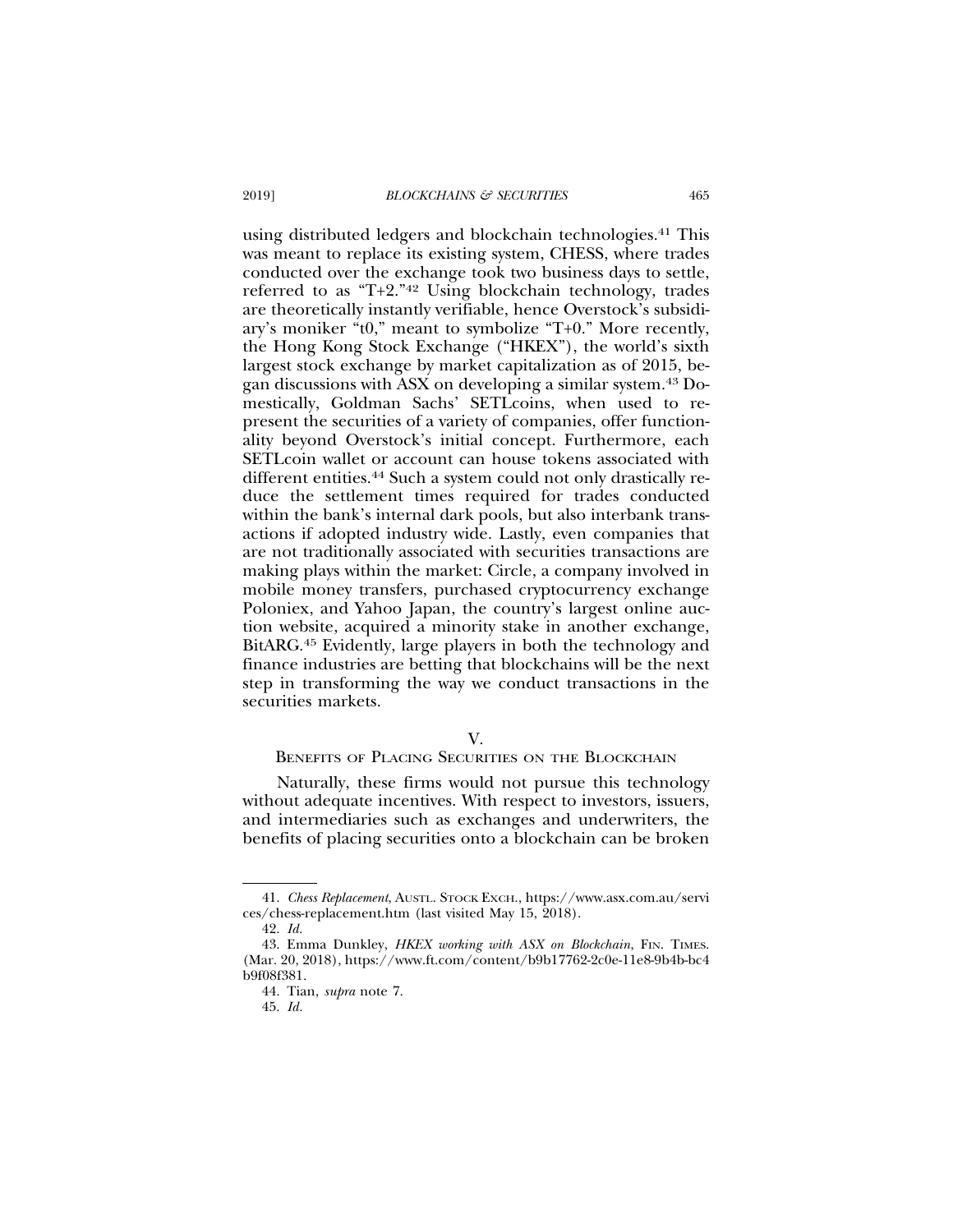down into two categories: increased efficiency and greater transparency.

## A. *Efficiency*

Starting with efficiency, these benefits can generally be attributed to cost savings from getting rid of non-essential parties to transactions and time savings from reducing the delay caused by settlement periods.

When purchasing stocks, the average retail investor may possess the misguided belief that somewhere in the world a document exists purporting to reflect their ownership stake in a company. While investors can indeed request that physical stock certificates be printed and sent to them, there are many reasons why this may not be in the investor's best interests. Firstly, they "may have to pay a nominal fee for the added expense of issuing a paper certificate."46 Secondly, they cannot quickly take advantage of price fluctuations when disposing of their securities as they must first deliver their certificates to the broker or company before executing a sale.47 Thirdly, losing or misplacing their certificate may trigger a costly process of reissuing new documents and verifying their ownership.48

As such, our financial system's current preferred method of recording ownership is to store these physical stock certificates with the Depository Trust Company ("DTC"). Known as Street Name Registration, brokers keep records on behalf of individual investors indicating they are the beneficial owners, while the physical stock certificates remain tucked away in a warehouse in Delaware under the DTC's stewardship.49 This allows for faster transaction times, as physical documents do not need to be passed back and forth, and accurately reflects

<sup>46.</sup> *See* Julia Verhage & Olga Kharif, *Goldman-Backed Circle Agrees to Buy Cyrpto Exchange Poloniex*, BLOOMBERG (Feb. 26, 2018), https://www.bloom berg.com/news/articles/2018-02-26/goldman-backed-circle-buys-digital-ex change-poloniex; *Yahoo Japan to Buy Minority Stake in Cryptocurrency Exchange*, REUTERS (Apr. 13, 2018), https://www.reuters.com/article/uk-crypto-curren cies-yahoo-japan-test/yahoo-japan-to-buy-minority-stake-in-cryptocurrency-ex change-idUSKBN1HK0O3.

<sup>47.</sup> *Holding Your Securities Get the Facts*, SEC. & EXCH. COMM'N, https:// www.sec.gov/reportspubs/investor-publications/investorpubsholdsechtm .html (last visited May 15, 2018).

<sup>48.</sup> *Id.*

<sup>49.</sup> *Id.*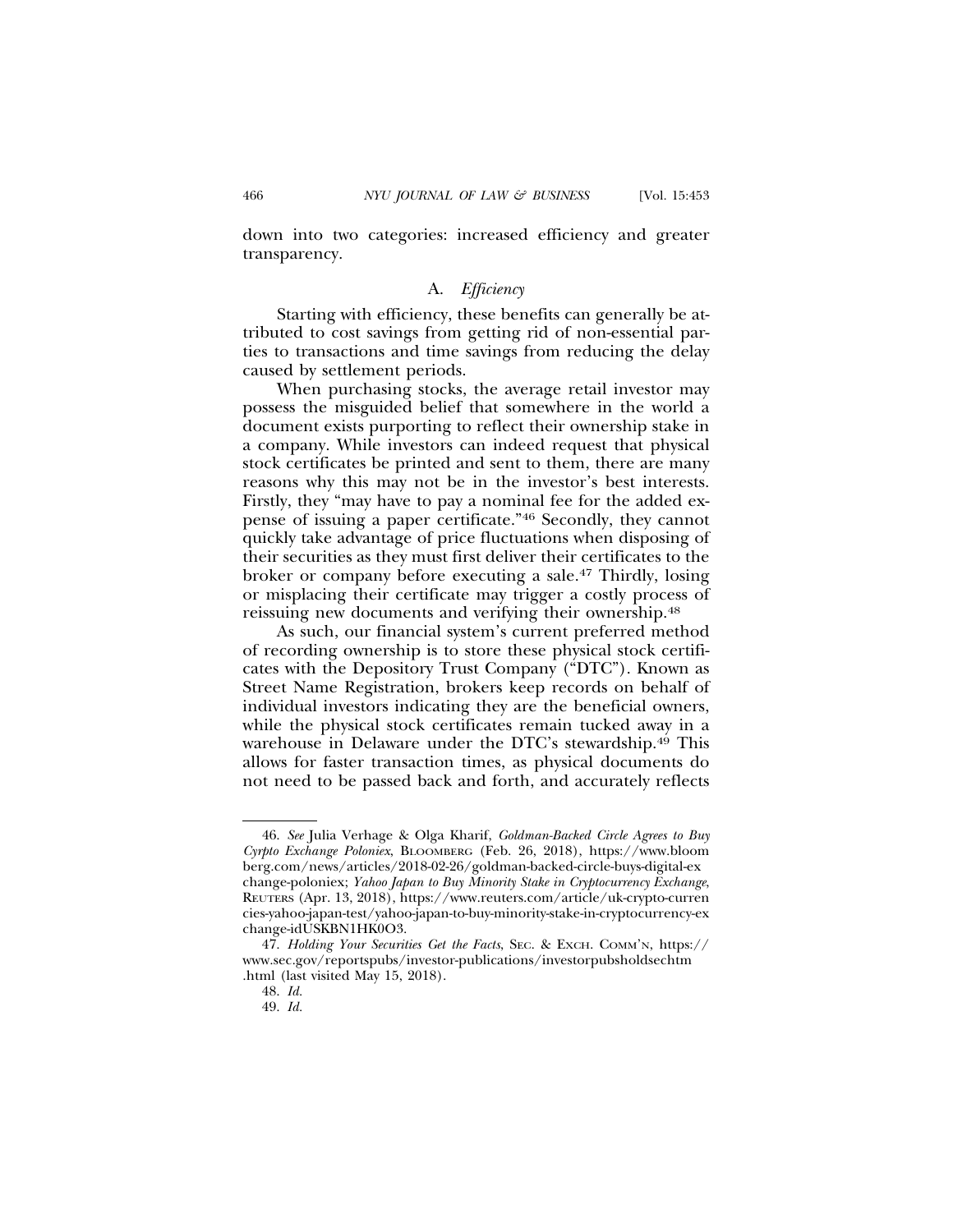the nature of our securities markets and the high volume of stocks being traded daily. However, in return for this flexibility and convenience, the DTC undoubtedly adds an additional cost to transacting.

Blockchain technology may render entities like the DTC obsolete, as buyers and sellers will no longer need to store physical copies of their certificates. This is because the content traditionally on a stock certificate can be stored on the blockchain, supplanting the need for the DTC's services. Furthermore, tracing the shares back to the initial or genesis block can even reveal information such as the Secretary of State's original signature authorizing the issuance of the shares. For example, Bitcoin's genesis block contains text from a British newspaper dated the day of the cryptocurrency's release regarding the "brink of a second bailout for banks," a memento of the technology's birth and a possible dig at our traditional banking system.50 By eliminating the need for the DTC, parties in the transaction can reduce the added costs of conducting business with each other, which could be critical for exchanges operating in an industry where "nobody wants to spend money to do anything."51 Perhaps in recognition of this threat to its business model, DTC's parent company the Depository Trust & Clearing Corporation ("DTCC") is establishing a mainframe using blockchains that aims to simplify transaction reporting for the swaps market.<sup>52</sup>

Secondly, reducing the time it takes for transactions to settle will not only allow faster turnarounds for subsequent transactions, but also provide the corollary benefit of preventing fraud in settlement redemptions and shareholder voting.53 Like the ASX's T+2 settlement period, the SEC in 2017 adopted a new T+2 settlement cycle, an upgrade from the old

<sup>50.</sup> *Id.*

<sup>51.</sup> Jamie Redman, *Bitcoin's Quirky Genesis Block Turns Eight Today*, BITCOIN.COM (Jan. 3, 2017), https://news.bitcoin.com/bitcoins-quirky-gene sis-block-turns-eight-years-old-today/.

<sup>52.</sup> Dunkley, *supra* note 43.

<sup>53.</sup> Helen Bartholomew, *DTCC on Track for Q1 2018 Blockchain CDS Reporting*, REUTERS (May 19, 2017), https://www.reuters.com/article/deriva tives-dtcc-on-track-for-q1-2018-bl/derivatives-dtcc-on-track-for-q1-2018-block chain-cds-reporting-idUSL8N1IJ5BF.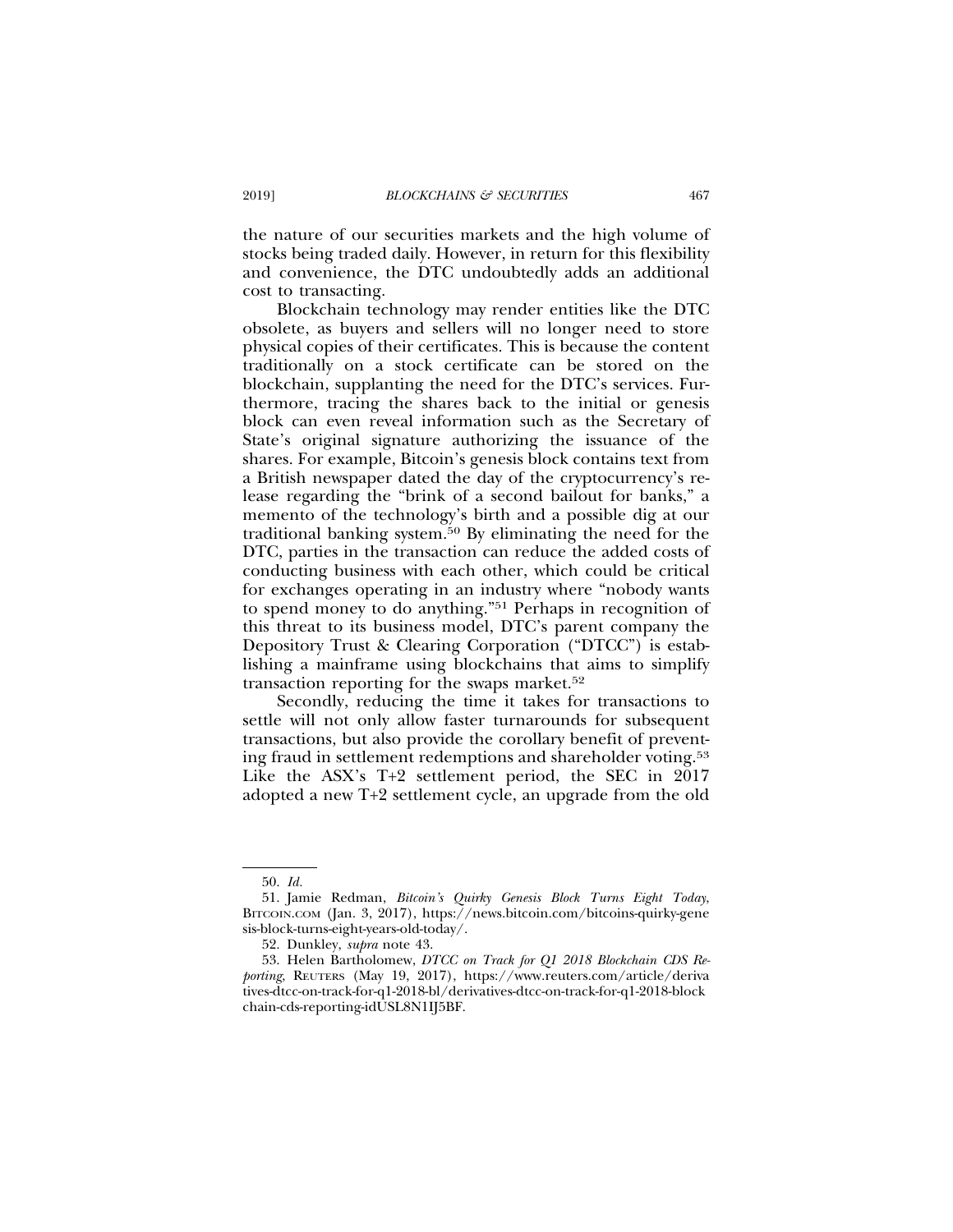T+3 standard first introduced in 2004.54 This adoption will apply to all domestic broker–dealers, and while it is a step in the right direction, blockchain's potential for instant settlement and verification neutralizes these accounting inefficiencies altogether, and may lower transaction costs by providing market participants with enhanced security and integrity.

#### B. *Transparency*

The transparency benefits are mainly attributed to blockchain's ability to trace transaction histories and ownership identities. Most retail investors use their brokerage accounts to purchase securities, and these transactions usually take place on the secondary markets. While brokerage accounts keep tallies of their individual clients' holdings, for the most part there is effectively no difference between shares of the same company held in different client accounts. However, investors purchasing securities placed onto a blockchain may access a more granular breakdown of the information behind each individual share. Most critically, investors will be able to trace the transaction history of each share back to their respective genesis blocks, and thus the specific offering under which the shares were issued. This aspect will be key to Section 11 liability. Even if the information contained on the blockchain is only accessible by the issuing corporation and government regulators, investors benefit from the fact that this information exists on an immutable ledger, and may be attainable when necessary, such as during litigation.

Issuer management teams implementing variations of Overstock's personal identity database may benefit from a corporate governance perspective. Instant verification will allow issuers to understand the ownership structure of their companies on a real-time basis, a much more useful reference point than the 5% disclosure threshold currently in place under Section 13D of the '34 Act in the context of fending off hostile takeovers or activist investors.55

Additionally, issuers may also benefit from placing their securities on blockchains through the transparency afforded

<sup>54.</sup> *See, e.g.*, *In re* Dole Food Co., No. 8703-VCL, 2015 WL 5052214 (Del. Ch. Aug. 27, 2015).

<sup>55.</sup> Press Release, SEC. & EXCH. COMM'N, SEC Adopts T+2 Settlement Cycle for Securities Transactions (2017) (on file with author).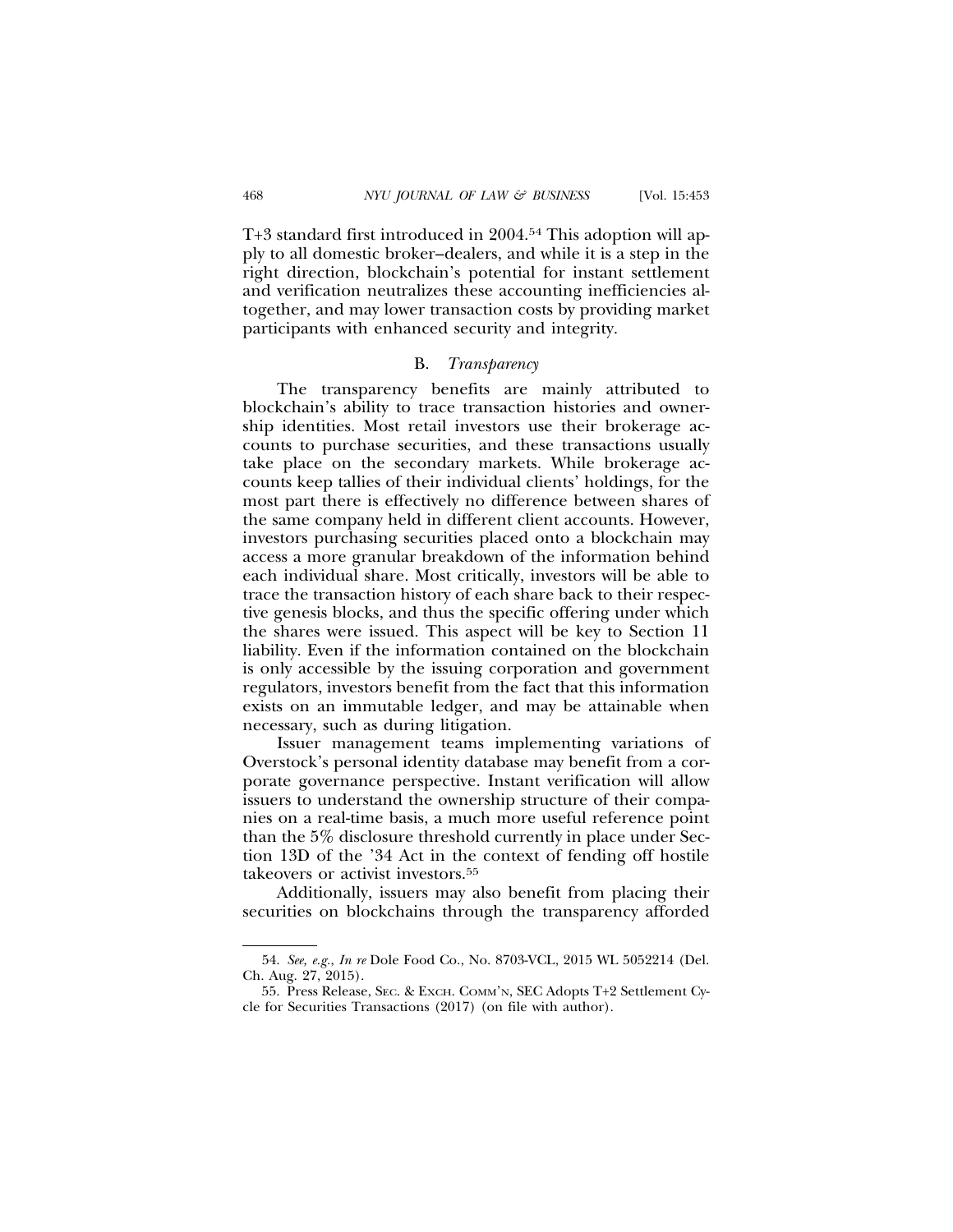to their investors. Assuming investors value this increased access to information, then *ceteris paribus*, this additional value will be reflected in a higher share price for issuers vis- $\hat{a}$ -vis competitors who choose not to provide the same degree of transparency.

#### C. *Benefits Involving Both Efficiency and Transparency*

Based on the above observations, efficiency benefits stem from reduced costs and reduced settlement periods, while transparency gains come from improved access to information. In practice, many scenarios involve an overlap of these two areas.

For example, in the context of litigation settlements, investors attempting to claim money allocated based on share ownership would be protected by instant settlement of transactions and share traceability. In one prior settlement order regarding Dole Food Company, Inc.'s going-private transaction, the company discovered when distributing the negotiated settlement that 49,164,415 eligible shares had come forward with claims despite there only being 36,793,758 shares in the class.56 One explanation for this was that because the accounting settlement period was using T+3, the DTC's ledger did not accurately reflect the trades on the day of claims submission. As such, shareholders who had already sold their shares but had yet to settle their transactions were able to effectively double dip, benefitting both from selling their shares and claiming funds to which they were not legally entitled. In his order, Judge Laster, Vice Chancellor of the Delaware Court of Chancery, noted how distributed ledgers could have cured this anomaly, presumably by instantly settling stock sales to reflect accurate accounting, and sniffing out fraudulent claims by matching up the identities of actual owners.<sup>57</sup>

Evidently, all stakeholders would appear to benefit from this innovative technology. However, while companies are justifiably excited, these gains may come at the cost of potentially expanded risks. Specifically, increased Section 11 liability serves as a hazard for would-be issuers and underwriters.

<sup>56. 17</sup> C.F.R. § 240.13D-1 (2010).

<sup>57.</sup> *See Dole*, 2015 WL 5052214.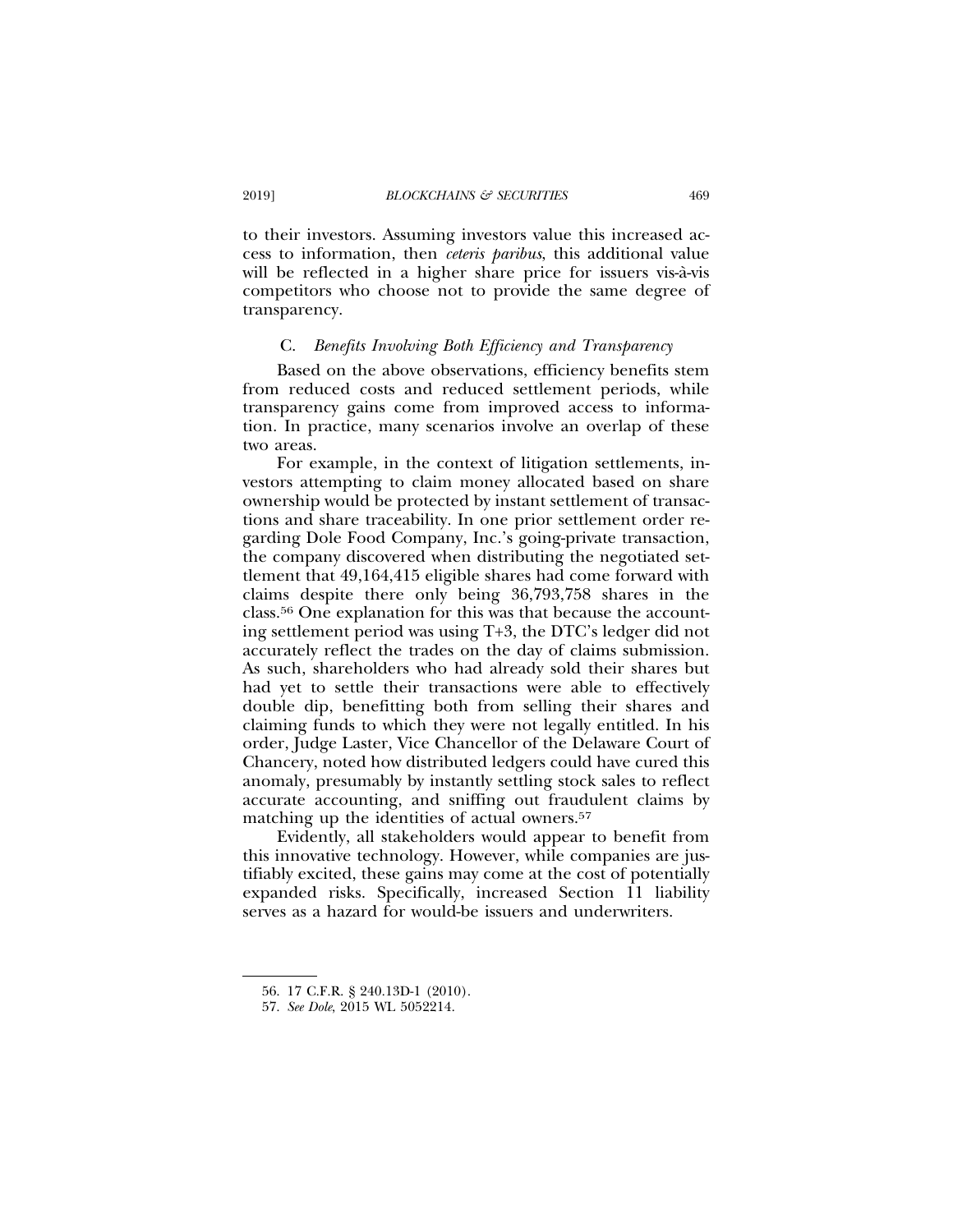#### VI.

## SECTION 11 OF THE SECURITIES ACT OF 1933

Section 11 of the '33 Act in relevant part states that "in case any part of the registration statement, when such part became effective, contained an untrue statement of a material fact or omitted to state a material fact . . . any person acquiring such security . . . may, either at law or in equity, in any court of competent jurisdiction, sue . . . ."58 Potential Section 11 defendants can include (1) the corporate issuer of the securities;59 (2) every person who signed the registration statement;<sup>60</sup> (3) every person who was a director of or partner in the issuer at the time of filing; $61$  (4) accountants, engineers, or appraisers; $62$  and (5) underwriters. $63$ 

One key factor that distinguishes Section 11 from the '34 Acts' more prominent Section 10 and its corresponding Rule 10b-5's anti-fraud provision is the strict liability applied to defendants, even for "innocent misstatements."64 No scienter is required in a Section 11 analysis, and reliance (that purchasers bought the securities of the registration statement's misstatement or omission) is also presumed for the first year.65 To make a prima facie case for Section 11, plaintiffs need only show that the registration statement contained a material misstatement or omission.<sup>66</sup> This powerful provision was introduced to deter issuers and underwriters, those who possess the most up-to-date information regarding the company, to be forthcoming and accurate in their disclosures, thereby better protecting investors participating in public offerings.67

However, Section 11 does not completely eclipse Section 10's relevance, as courts have also read in a procedural hurdle

<sup>58.</sup> *Id.*

<sup>59. 15</sup> U.S.C. § 77k (1933).

<sup>60.</sup> The corporate issuer is not directly listed in the statute, but the CEO signing on behalf of the corporation in his/her capacity as CEO suffices for the purposes of the statute; 15 U.S.C.  $\S 77k(e)$  (1933).

<sup>61.</sup> *Id.*

<sup>62.</sup> *Id.*

<sup>63.</sup> *Id.*

<sup>64.</sup> *Id.*

<sup>65.</sup> Hillary A. Sale, *Disappearing without a Trace: Sections 11 and 12(a)(2) of the 1933 Securities Act*, 75 WASH. L. REV. 429 (2000).

<sup>66. 15</sup> U.S.C. § 77k(e) (1933).

<sup>67.</sup> Sale, *supra* note 65.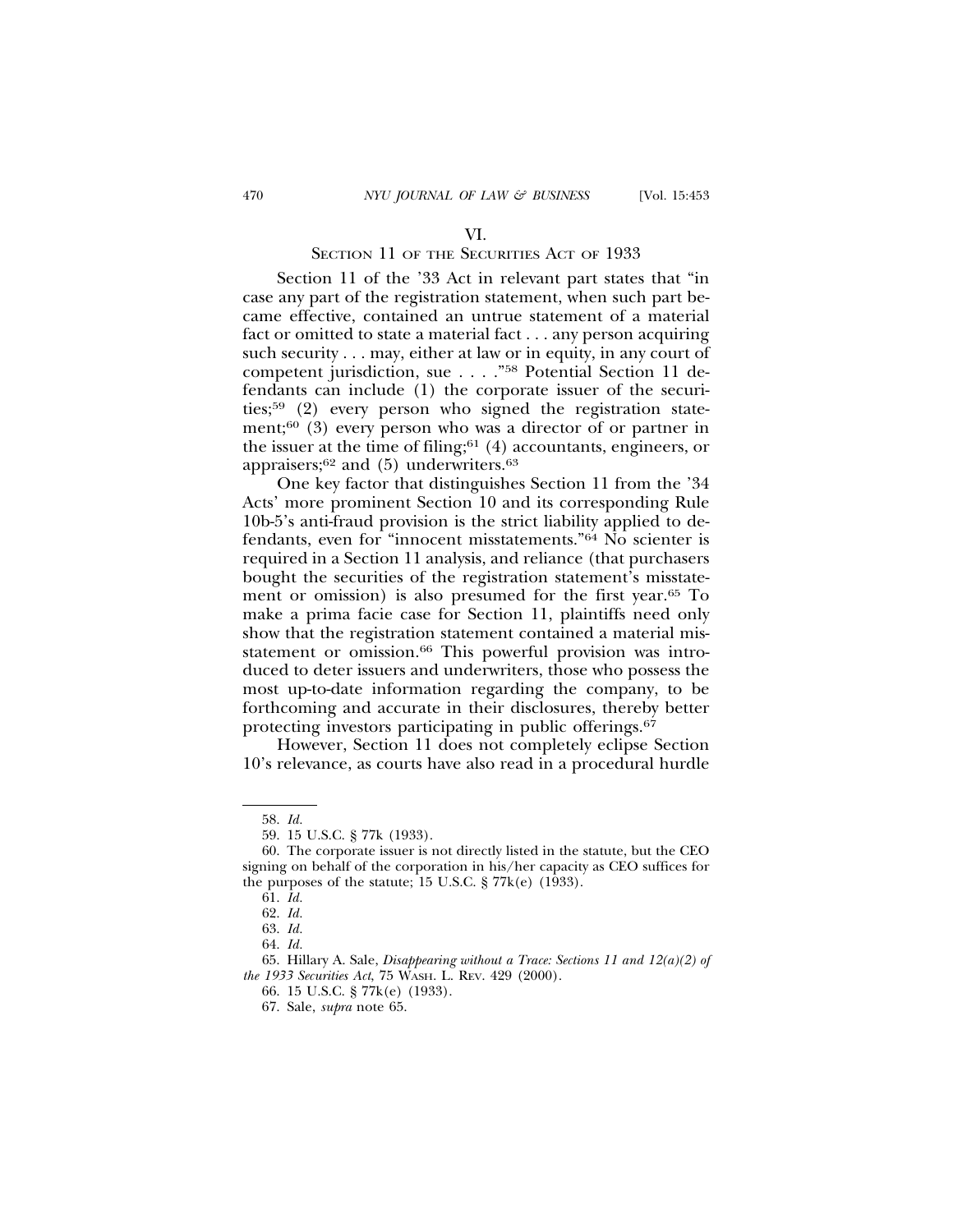that limits the Section's scope in light of its relaxed substantive requirements. Shareholders in a Section 11 suit must show that they purchased their securities "in" the offering in question or "pursuant to" the offering in question.68 This restricts Section 11 cases to only certain situations, namely investors purchasing as part of an IPO, a debt offering, secondary market transactions involving issuers that have only conducted an IPO, or rare instances where the subsequent purchasers can definitively show their securities are traceable to a particular registered offering.69

For equities, secondary market transactions are difficult to trace under Street Name Registration.70 Because retail investors often lack both the opportunity and resources necessary to purchase shares directly from an issuer or underwriting broker–dealer, they can only acquire them through the secondary markets. Unfortunately, securities are effectively indistinguishable immediately upon hitting the secondary markets, as rapid successive trades cloud the chain of title to the point that it is next to impossible to show a particular share came from a particular offering. While the Supreme Court has not yet ruled on this issue, lower courts that have allowed secondary market purchasers to bring Section 11 claims have conditioned such claims on satisfying the tracing requirement.71

Accordingly, practically speaking Section 11 is reserved for only those instances where there has been a misstatement in a registration statement related to an IPO. However, this result may have been the logical interpretation to the Section's enactment, given the ease of finding liability and the consequences. Congress may have wished to hold those companies issuing their shares for the first time, whose information was rarely, if ever, disclosed, to the highest possible standards, and to afford investors purchasing shares of a newly public com-

<sup>68.</sup> *See* Harry Shulman, *Civil Liability and the Securities Act*, 43 YALE L.J. 227, 227 (1933); Elisabeth Keller, Introductory Comment, *A Historical Introduction to the Securities Act of 1933 and the Securities Exchange Act of 1934*, 49 OHIO ST. L.J. 329, 345 (1988).

<sup>69.</sup> Sale, *supra* note 65, at 431.

<sup>70.</sup> One example would be a transaction involving a secondary and initial purchaser who were both not holding any of the issuer's stock prior to the offering, and the initial purchaser transferred their shares without the use of any intermediaries.

<sup>71.</sup> *Holding Your Securities Get the Facts*, *supra* note 47.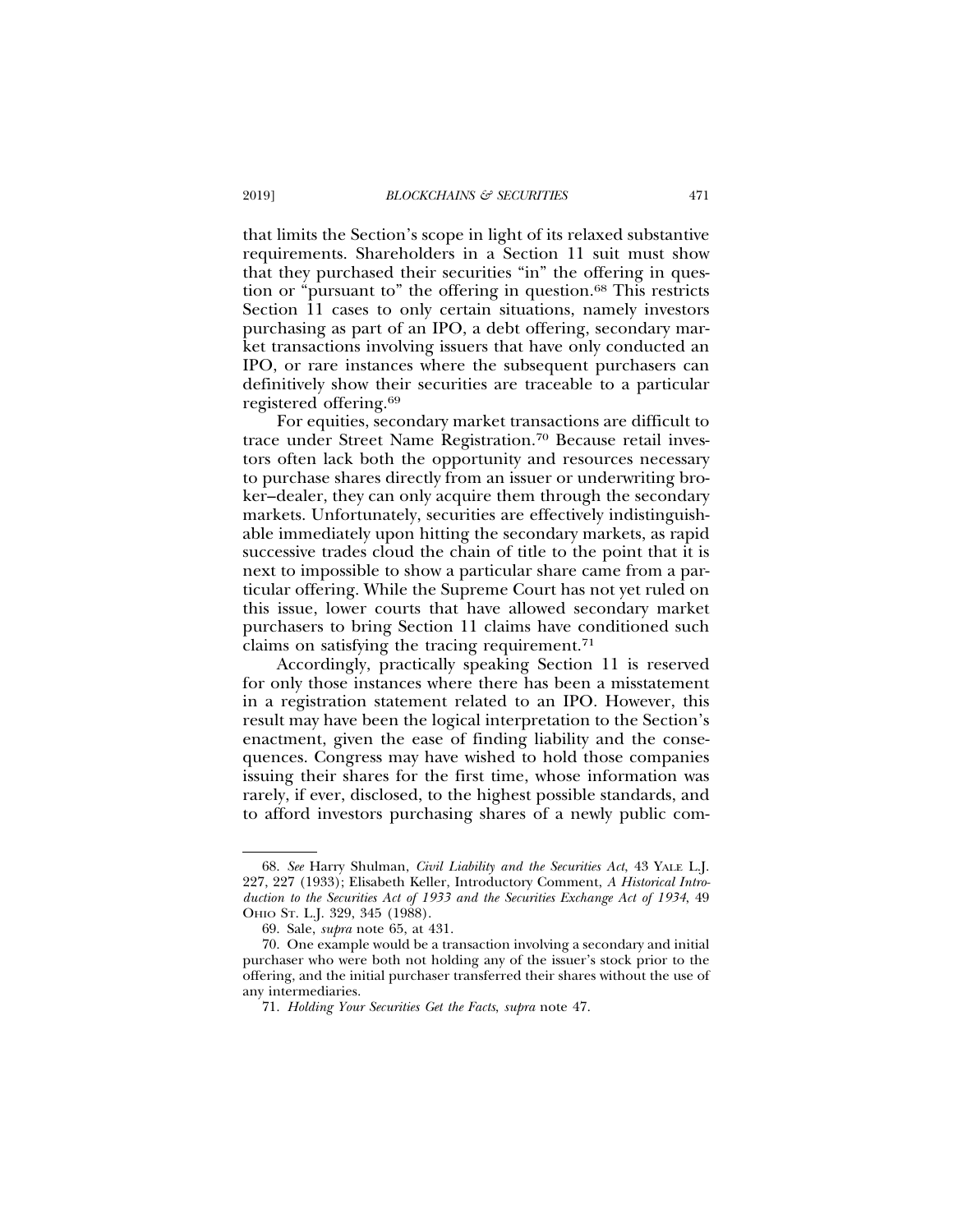pany the highest degree of protection, given the lack of public information available in the market.72

Bearing this existing framework in mind, it is easy to see how this regulatory regime may be disrupted by placing securities onto a blockchain and providing the transparency necessary to overcome the procedural barrier under Section 11.

#### VII.

## SECURITIES ON A BLOCKCHAIN OVERCOME SECTION 11'S HURDLE

By placing their securities on a blockchain, issuers are effectively giving their investors more tools at their disposal to hold companies liable for '33 Act violations. Allowing investors to trace the securities in their investment accounts to individual offerings will reveal whether they have standing to sue under Section 11. Even if this information were stored on a private blockchain only accessible by the issuer, it is conceivable that a judge may order the information be made available to investors when faced with a putative class action. This would effectively expand Section 11 liability beyond the current landscape to include secondary market transactions involving securities from seasoned offerings, and could cause a shift away from Section 10b-5 suits as investors gravitate towards a cause of action that is easier to recover under.

This is a reasonable development, as assuming companies benefit from bumps in share price attributed to greater transparency, they must also bear the burden of expansive scrutiny and hold themselves to higher standard.

## VIII.

## IMPLICATIONS OF INCREASED SECTION 11 LIABILITY

## A. *Increased Frequency of Section 11 Claims*

Given its likelihood, it is important to assess the potential implications of an expanded Section 11 on our securities markets. The most obvious result would be an increased prevalence of Section 11 suits against issuers and underwriters. This can be attributed to two reasons. First, expanding the types of offerings that could result in Section 11 liability will naturally

<sup>72.</sup> *See* Joseph A. Grundfest, *Morrison, the Restricted Scope of Securities Act Section 11 Liability, and Prospects for Regulatory Reform*, 41 J. CORP. L. 1 (2015).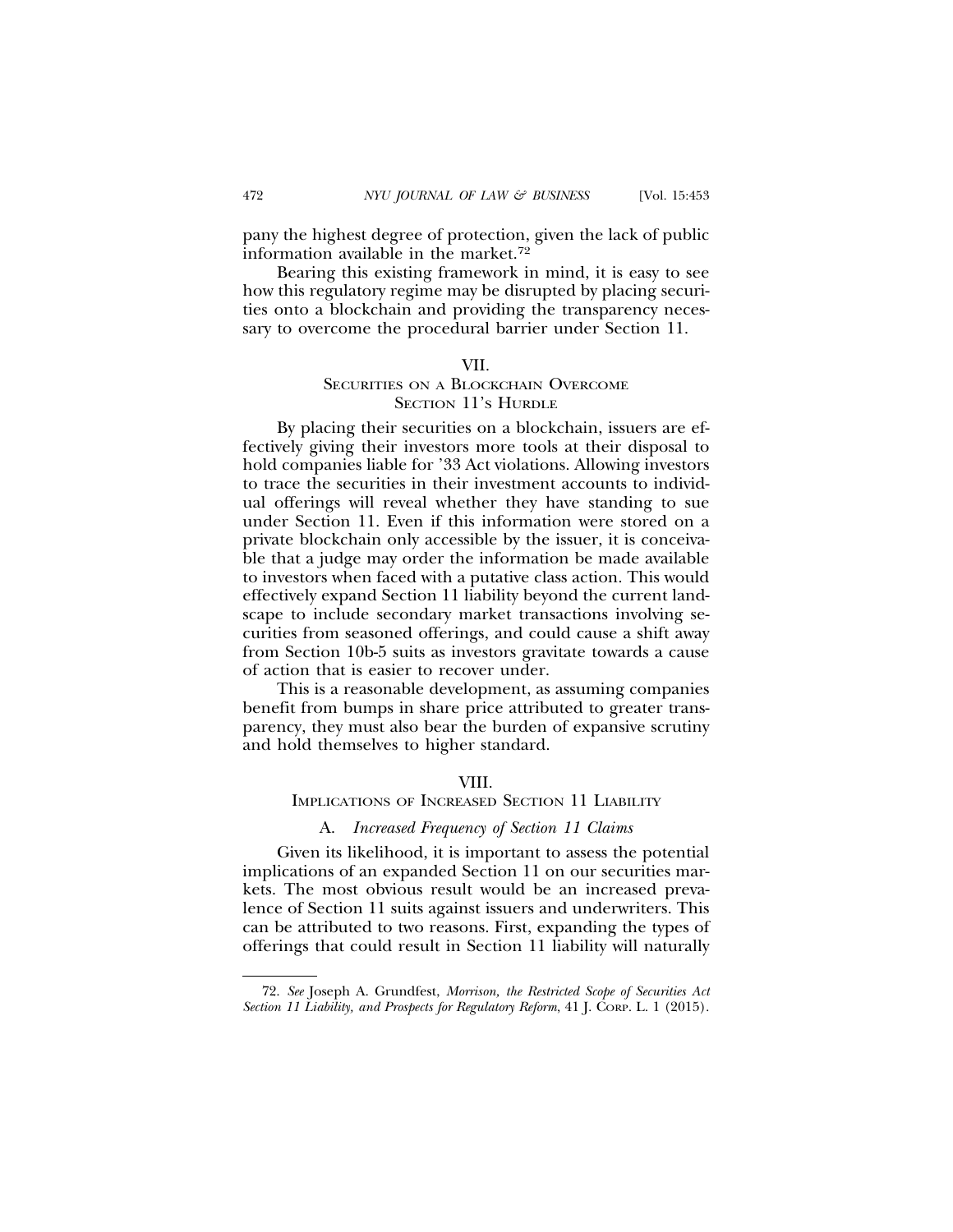funnel in more claims. Second, because Section 11 has far fewer elements required to survive a motion to dismiss stage (by enabling tracing) compared to a 10b-5 claim, potential litigants will be more willing to bring forth such cases. Most securities suits result in settlements as opposed to being litigated at trial, and studies show that the further a case progresses, the higher the average settlement value.73 Even if the actual suits may have little to no merit, litigants may be incentivized to file strike suits simply to extract value from issuers, especially if they know the negative publicity associated with such suits will decrease share prices and put added pressure on the board and management.

However, it is unclear if there will truly be a greater number of such cases, and even if there are, corporations may still stand to benefit from placing their securities on a blockchain. First, truly meritorious suits may still choose to avoid Section 11 in favor attempting recovery under Rule 10b-5. Under Section 11(e), damages under the section are limited to rescission.74 Thus, even in the unlikely event the share price fell to zero, the maximum value a litigant could obtain upon success at trial is the initial value paid for their shares. Factoring in the additional costs associated with litigation, plaintiffs stand to gain far more from a 10b-5 claim than under Section 11. When applied to extortionary strike suits, the number of settlements may increase, but the value of those settlements may be offset by gains in company share price and market capitalization from adopting blockchain technology.

Secondly, although seasoned offerings may now be subject to Section 11 liability, issuers and underwriters are afforded some protection by the twelve-month reliance requirement in Section  $11(a)$ .<sup>75</sup> Plaintiffs making Section 11 claims after one year of the initial offering must show reliance, which makes Section 11 far less attractive. Instead, litigants may be inclined to pursue 10b-5 claims as there is no damages cap, further limiting Section 11's expansion. It therefore remains to be seen through empirical evidence, provided widespread

<sup>73.</sup> *See* Shulman, *supra* note 68.

<sup>74.</sup> Laarni T. Bulan, *Securities Class Action Settlements: 2016 Review and Analysis*, CORNERSTONE RES. (Apr. 18, 2017).

<sup>75. 15</sup> U.S.C. § 77k(e) (1933).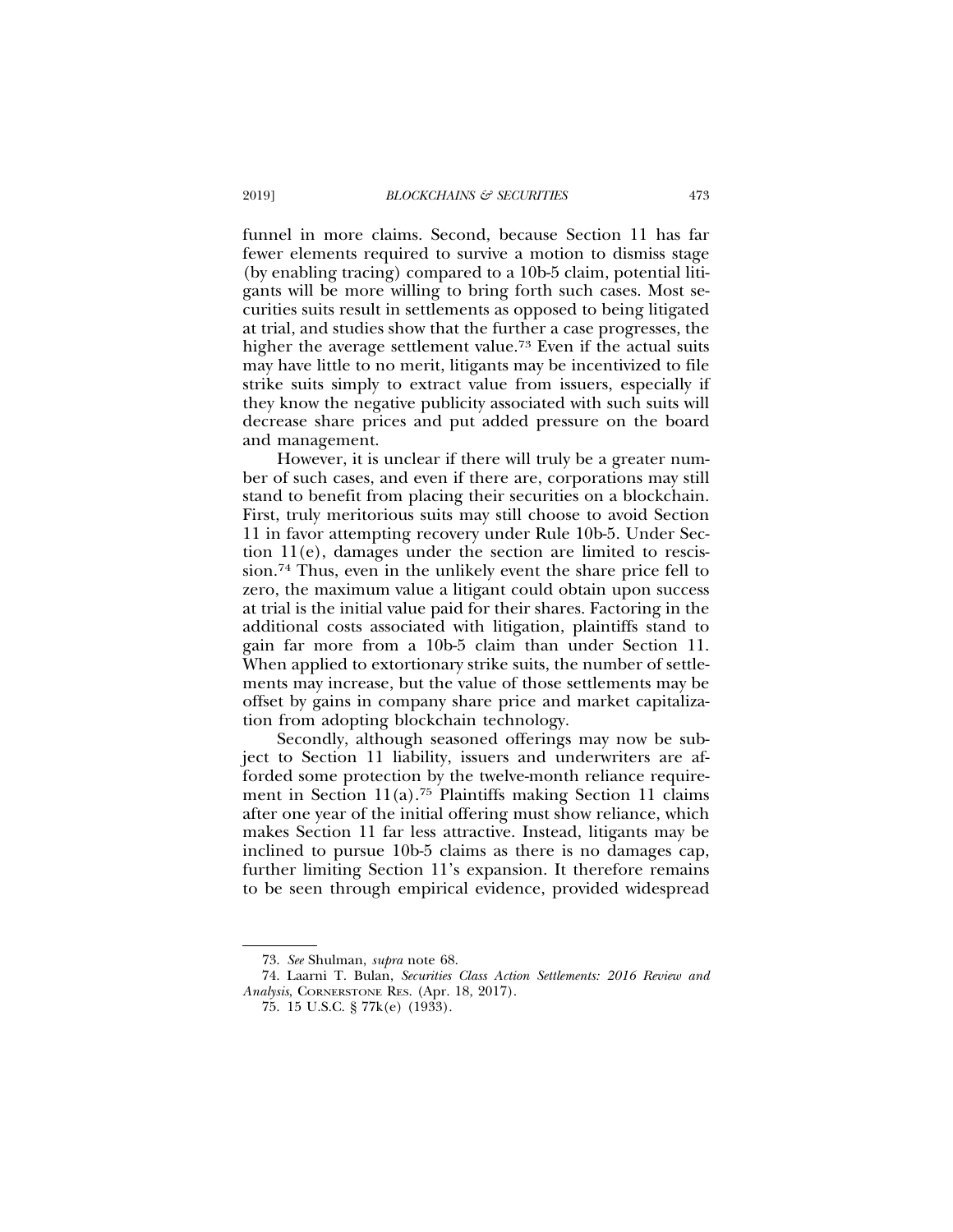adoption of this technology, whether Section 11 cases will truly become more prevalent in practice.

## B. *Bifurcation of Shares*

Another concern affecting Section 11's applicability and the feasibility of a blockchain-based exchange is the inevitable bifurcation of our notion of "common stock"; importantly, issuing securities on a blockchain will lead to the establishment of two effectively distinct classes of securities, both purporting to be equity. While common stock issued both on and off a blockchain would entitle the holder to the same proportion of ownership in the company, the same level of priority in bankruptcy proceedings, and all the other bells and whistles associated with equity, one stark difference is the ability to bring a Section 11 suit. If one class of essentially new owners is able to trace their holdings back to the genesis block and the rest are left holding fungible shares, existing shareholders may be reluctant to adopt this technology.

It is improbable that upon electing to place future securities issuances on a blockchain, a company could completely place its currently outstanding shares onto a blockchain at the same time. This may be due to a combination of factors such as investor skepticism, prohibitive costs, technological barriers, or simply investor inertia. Regardless of the reason, this technological adoption will likely be a prospective endeavor as opposed to a retroactive adjustment. In this case, holders of existing securities will be left wanting, as this divergence of rights could negatively impact them in unintended ways. For example, market participants could be faced with a situation where the same shares in a company end up commanding different share prices, a reflection of a "blockchain premium."

However, this price differential should be viewed as a fundamentally fair result. Companies regularly issue separate classes of shares, and technology companies headed by their founders frequently have a tiered ownership structure.76 Securities should arguably reflect the rights afforded to their owners, and the fact that one group of investors has rights different from another, resulting in different share prices is not cause for concern; this is simply a problem of naming conventions. Instead of labeling securities issued on a blockchain as simply

<sup>76. 15</sup> U.S.C. § 77k(a) (1933).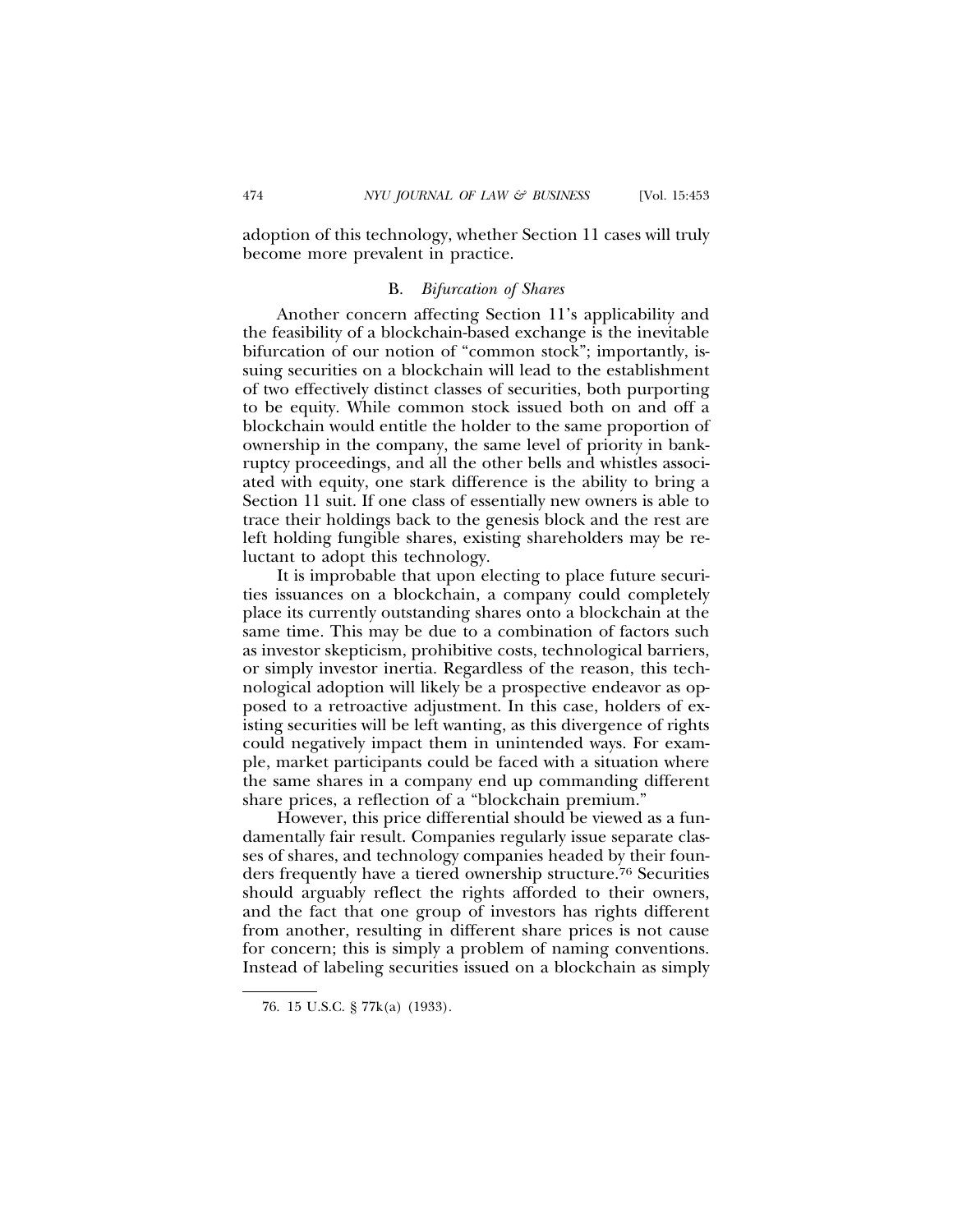"common stock," a new designation such as "common stock *plus*" is a more apt characterization of these securities.

Another response grounded in the policy behind securities regulation is that many of the advantages enjoyed by holders of securities issued onto blockchains are shared with preexisting holders. If regulations are promulgated at least in part to deter would-be fraudsters from engaging in illegal conduct, then holders of securities not issued on a blockchain also stand to gain.77 Although drops in share price affect all equity holders, the threat of expanded Section 11 liability essentially holds issuers and underwriters to a higher standard in crafting their registration statements, to the benefit of all equity holders. Even if this results in a lower share price for old equity holders vis- $\tilde{a}$ -vis new equity, the overall boost to their holdings more than justifies the disparity.

Finally, in terms of timing, if issuers are truly concerned about potential opposition from existing shareholders, then the current market conditions are perfect for adoption of this technology. Under the Tax Cuts and Jobs Act of 2017, American corporate share repurchase programs are at an all-time high.78 More than 350 companies in the S&P 500 have bought back shares in 2018, putting them on track to repurchase as much as \$1 trillion by the end of this year, smashing an over twenty-year old record.79 By replenishing their treasury stock in the wake of corporate tax savings and reducing the number of outstanding shares, corporations have established a solid foundation for implementing blockchain technology.

Given these responses, despite a possible split in the availability of Section 11 to existing stockholders, downward price pressures as a result of share bifurcation, and expanded liability for various parties, we should still push forward with issuing securities on blockchain for its many benefits.

<sup>77.</sup> *Facebook and the Meaning of Share Ownership*, ECONOMIST (Sept. 30, 2017), https://www.economist.com/business/2017/09/30/facebook-andthe-meaning-of-share-ownership.

<sup>78.</sup> *See generally* Mary Jo White, Chair, Sec. & Exch. Comm'n, The Challenge of Coverage, Accountability and Deterrence in Global Enforcement (Oct. 1, 2014).

<sup>79.</sup> Akane Otani, Richard Rubin & Theo Francis, *Boom in Share Buybacks Renews Question of Who Wins From Tax Cuts*, WALL ST. J. (Mar. 1, 2018), https:/ /www.wsj.com/articles/boom-in-share-buybacks-renews-question-of-whowins-from-tax-cuts-1519900200.